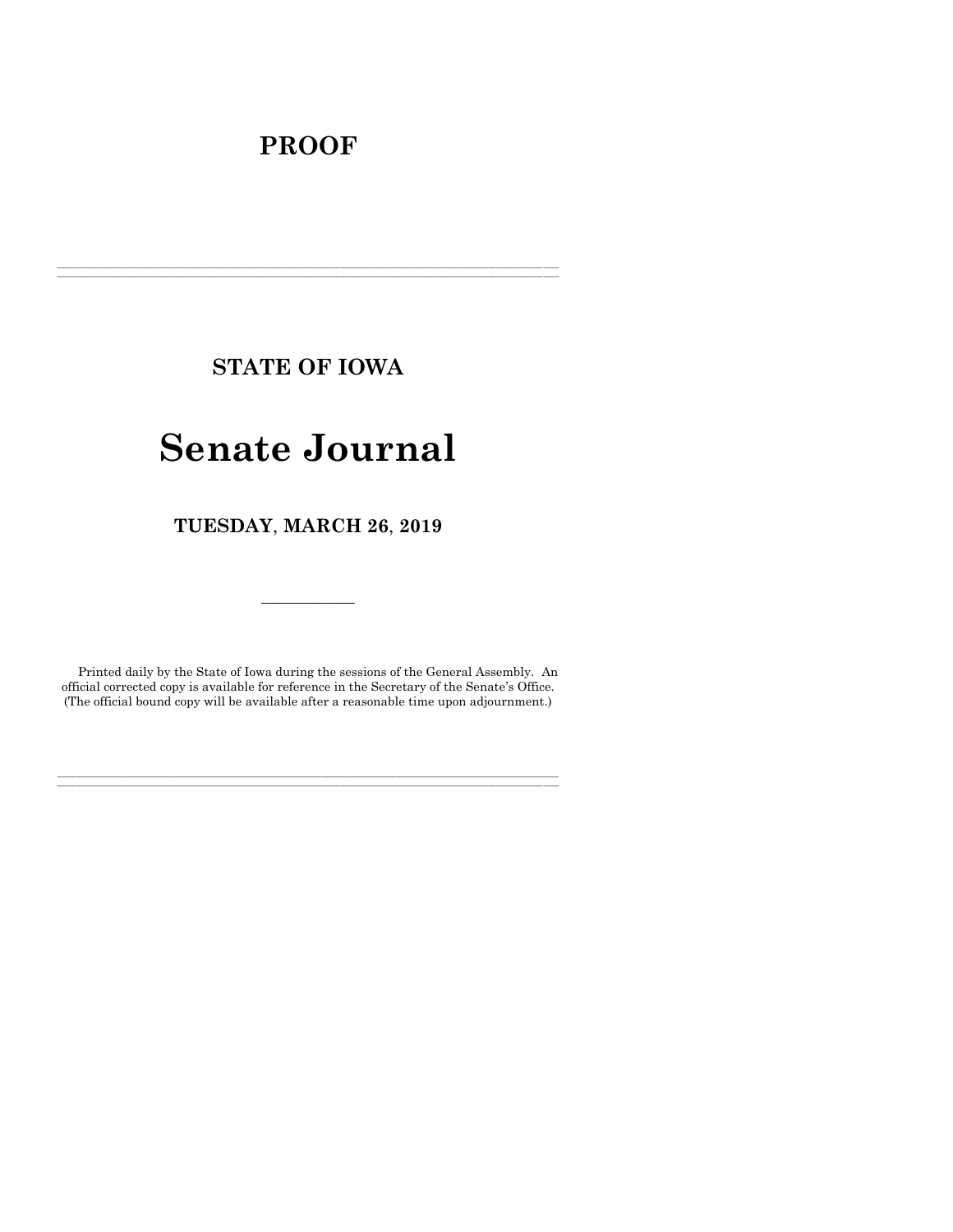## **JOURNAL OF THE SENATE**

 $\frac{1}{2}$ 

SEVENTY-SECOND CALENDAR DAY FORTY-SECOND SESSION DAY

Senate Chamber Des Moines, Iowa, Tuesday, March 26, 2019

The Senate met in regular session at 9:06 a.m., President Schneider presiding.

Prayer was offered by Father John Spiegel, pastor of the St. Mary Parishes in Oskaloosa and Pella, Iowa. He was the guest of Senator Miller-Meeks.

## PLEDGE OF ALLEGIANCE

The Pledge of Allegiance was led by Senate Page Ben Theuma.

The Journal of Monday, March 25, 2019, was approved.

### INTRODUCTION OF GOVERNOR'S APPOINTEE

The Secretary of the Senate introduced Kraig Paulsen, the governor's appointee to be the Director of Revenue. He was the guest of Senators Dawson and Jochum and the committee on Ways and Means.

## HERBERT HOOVER UNCOMMON PUBLIC SERVICE AWARD

Senator Kapucian introduced to the Senate chamber members from the Hoover Presidential Foundation; David Dierks, Chairman; Bruce Barnhart, Trustee; Jerry Fleagle, President & CEO; and Brad Reiners, Communication Manager.

Senator Jochum announced the 2019 Herbert Hoover Uncommon Public Service Award recipient, Senator Ken Rozenboom.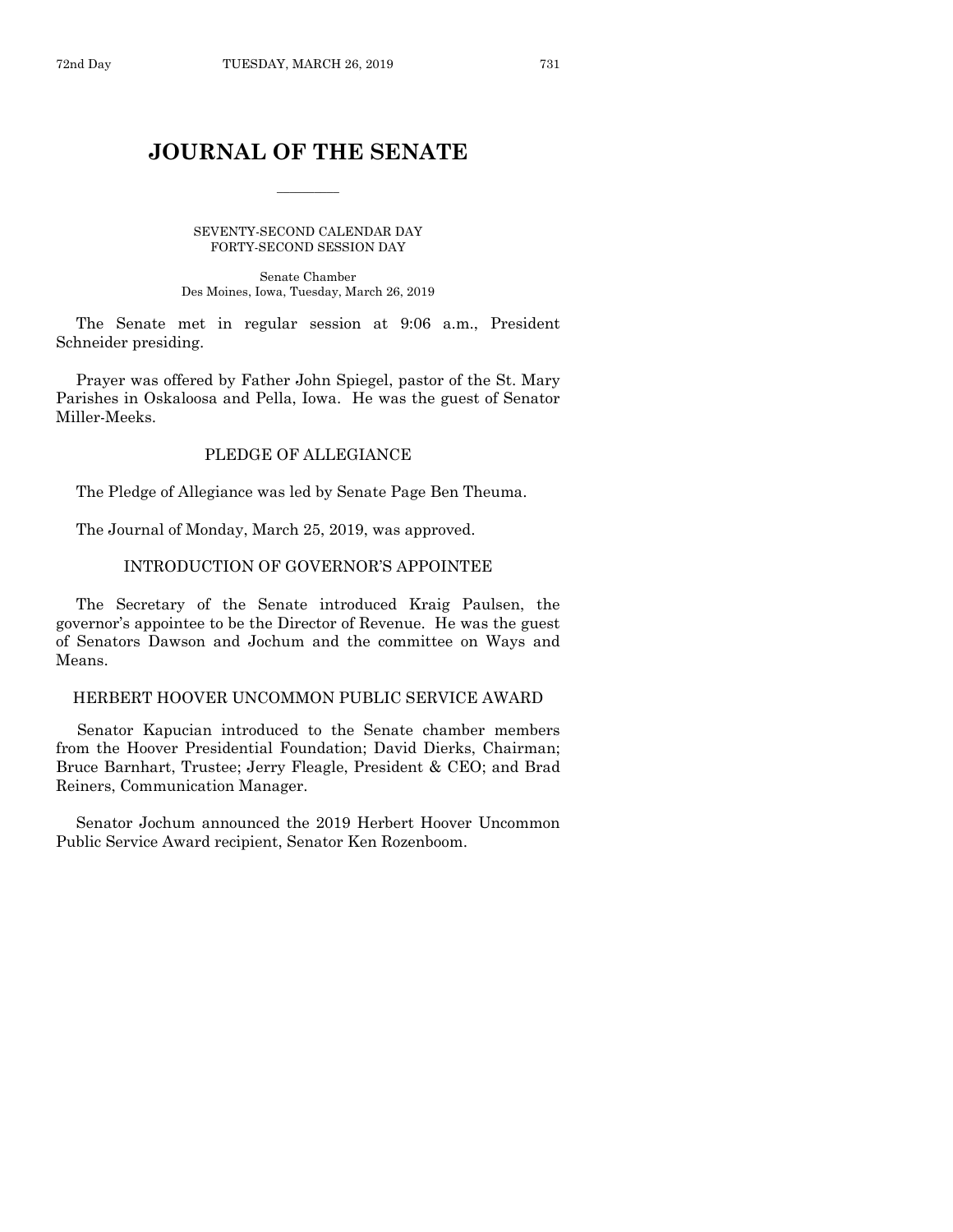Senator Rozenboom addressed the Senate with brief remarks.

The Senate rose and expressed its congratulations.

## HOUSE MESSAGE RECEIVED AND CONSIDERED

The following message was received from the Chief Clerk of the House:

MR. PRESIDENT: I am directed to inform your honorable body that the House has on March 26, 2019, **adopted** the following resolution in which the concurrence of the Senate is asked:

**[House Concurrent Resolution 12](https://www.legis.iowa.gov/legislation/BillBook?ga=88&ba=HCR12)**, a concurrent resolution relating to Pioneer Lawmakers.

Read first time and **placed on calendar**.

## CONSIDERATION OF RESOLUTION (Regular Calendar)

Senator Whitver asked and received unanimous consent to take up for consideration **House Concurrent Resolution 12.** 

#### **[House Concurrent Resolution 12](https://www.legis.iowa.gov/legislation/BillBook?ga=88&ba=HCR12)**

On motion of Senator Whitver, **House [Concurrent Resolution 12](https://www.legis.iowa.gov/legislation/BillBook?ga=88&ba=HCR12)**, a concurrent resolution relating to Pioneer Lawmakers, was taken up for consideration.

Senator Whitver moved the adoption of House Concurrent [Resolution 12,](https://www.legis.iowa.gov/legislation/BillBook?ga=88&ba=HCR12) which motion prevailed by a voice vote.

## IMMEDIATELY MESSAGED

Senator Whitver asked and received unanimous consent that **[House Concurrent Resolution 12](https://www.legis.iowa.gov/legislation/BillBook?ga=88&ba=HCR12)** be **immediately messaged** to the House.

The Senate stood at ease at 9:23 a.m. until the fall of the gavel for the purpose of party caucuses.

The Senate resumed session at 11:00 a.m., President Schneider presiding.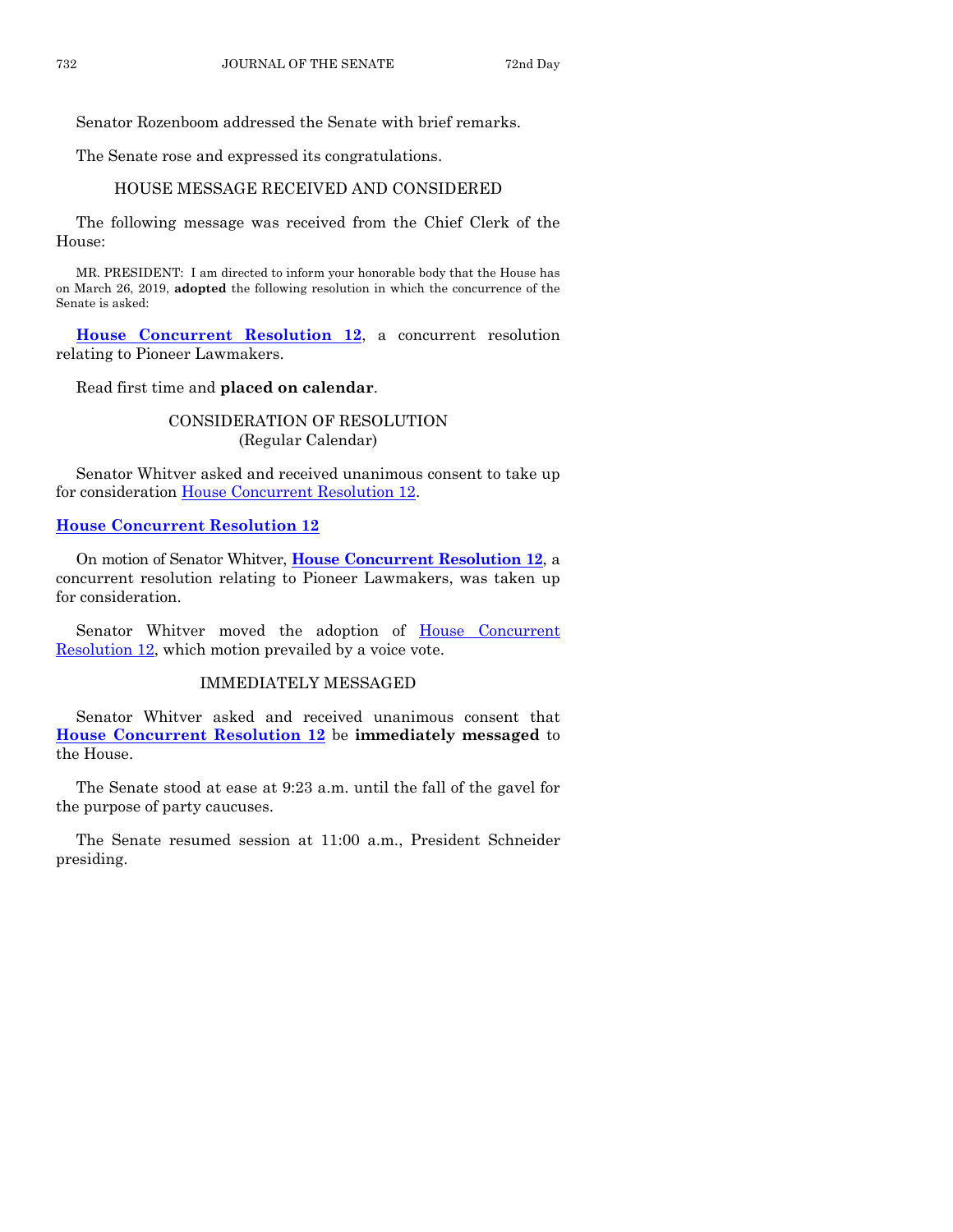## CONSIDERATION OF BILL (Regular Calendar)

Senator Whitver asked and received unanimous consent to take up for consideration [Senate File 343.](https://www.legis.iowa.gov/legislation/BillBook?ga=88&ba=SF343)

#### **[Senate File 343](https://www.legis.iowa.gov/legislation/BillBook?ga=88&ba=SF343)**

On motion of Senator Chapman, **[Senate File 343](https://www.legis.iowa.gov/legislation/BillBook?ga=88&ba=SF343)**, a bill for an act prohibiting the use of automated or remote systems for traffic law enforcement, including prohibiting the sharing of related information and requiring the removal of existing systems, and including effective date provisions, was taken up for consideration.

Senator Chapman offered amendment S-[3075,](https://www.legis.iowa.gov/legislation/BillBook?ga=88&ba=S3075) filed by him from the floor to page 1 and amending the title page of the bill, and moved its adoption.

Amendment S–[3075](https://www.legis.iowa.gov/legislation/BillBook?ga=88&ba=S3075) was adopted by a voice vote.

President Pro Tempore Behn took the chair at 11:13 a.m.

President Schneider took the chair at 11:23 a.m.

#### LEAVE OF ABSENCE

Leave of absence was granted as follows:

Senator Breitbach, until he arrives, on request of Senator Whitver.

Senator Chapman moved that the bill be read the last time now and placed upon its passage, which motion prevailed by a voice vote, and the bill was read the last time.

On the question "Shall the bill pass?" [\(S.F. 343\)](https://www.legis.iowa.gov/legislation/BillBook?ga=88&ba=SF343), the vote was:

Yeas, 30:

Behn Brown Carlin Chapman Costello Cournoyer Edler Feenstra Garrett Greene Guth Johnson

Kapucian Koelker Lofgren Miller-Meeks Nunn Quirmbach Rozenboom Schneider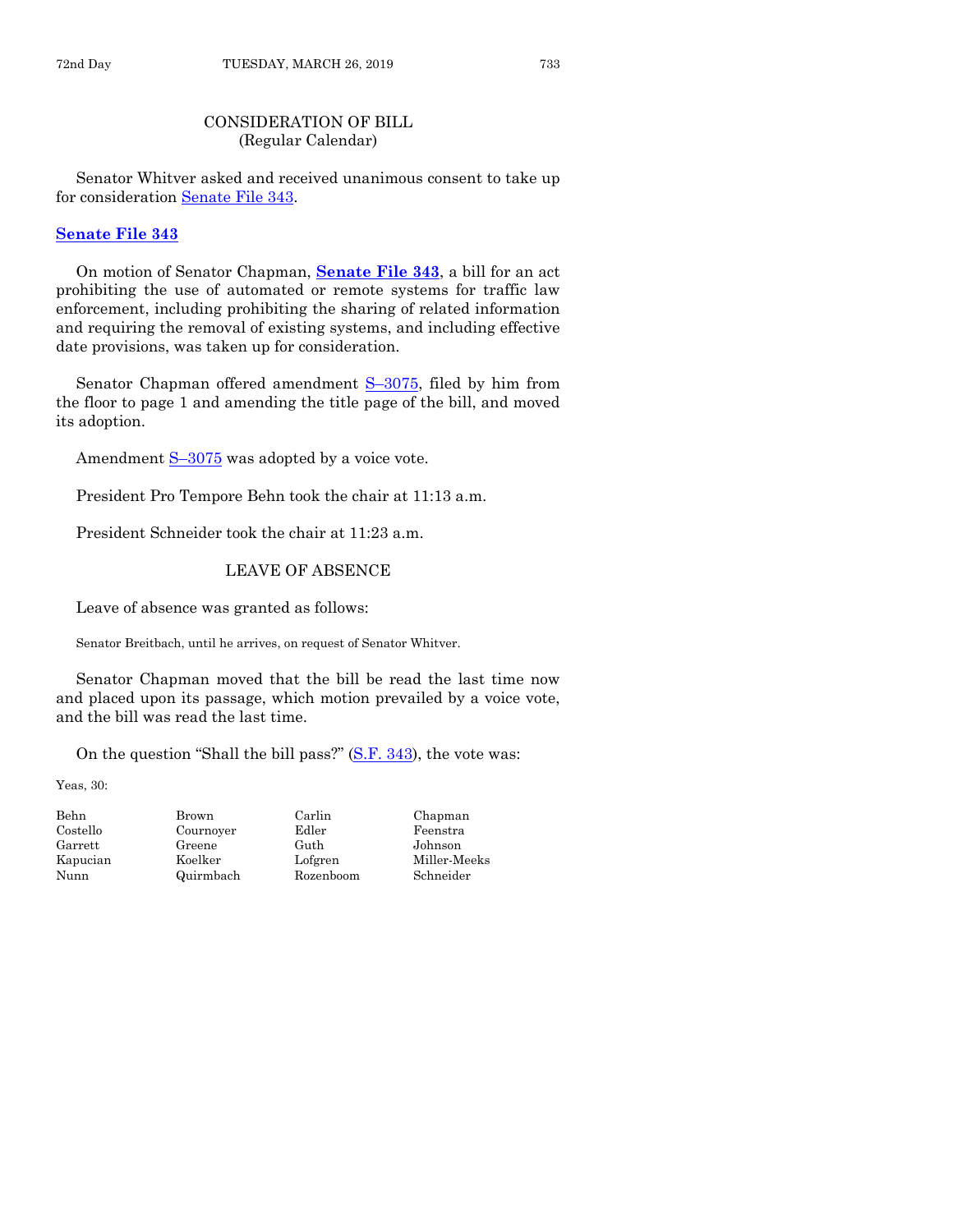| Schultz   | Segebart | Shipley    | Sinclair |
|-----------|----------|------------|----------|
| Smith, R. | Sweeney  | Taylor, R. | Whiting  |
| Whitver   | Zaun     |            |          |
| Nays, 19: |          |            |          |
| Bisignano | Bolkcom  | Boulton    | Celsi    |

| Dawson<br>Jochum | Dotzler<br>Kinney | Giddens<br>Kraayenbrink | Hogg<br>Lykam |
|------------------|-------------------|-------------------------|---------------|
| Mathis           | Petersen          | Ragan                   | Smith, J.     |
| Taylor, T.       | Wahls             | Zumbach                 |               |

Absent, 1:

Breitbach

The bill, having received a constitutional majority, was declared to have passed the Senate and the title, as amended, was agreed to.

## IMMEDIATELY MESSAGED

Senator Whitver asked and received unanimous consent that **[Senate File 343](https://www.legis.iowa.gov/legislation/BillBook?ga=88&ba=SF343)** be **immediately messaged** to the House.

## CONSIDERATION OF BILLS (Regular Calendar)

Senator Whitver asked and received unanimous consent to take up for consideration Senate Files 167, 210, 328, and 337.

#### **[Senate File 167](https://www.legis.iowa.gov/legislation/BillBook?ga=88&ba=SF167)**

On motion of Senator Kraayenbrink, **[Senate File 167](https://www.legis.iowa.gov/legislation/BillBook?ga=88&ba=SF167)**, a bill for an act relating to eligibility for the health care loan repayment program, was taken up for consideration.

Senator Kraayenbrink moved that the bill be read the last time now and placed upon its passage, which motion prevailed by a voice vote, and the bill was read the last time.

On the question "Shall the bill pass?" [\(S.F. 167\)](https://www.legis.iowa.gov/legislation/BillBook?ga=88&ba=SF167), the vote was:

Yeas, 49:

| benn     |
|----------|
| Brown    |
| Costello |
| Edler    |
|          |

Carlin Celsi Chapman Cournoyer Dawson Dotzler Feenstra Garrett Giddens

Behn Bisignano Bolkcom Boulton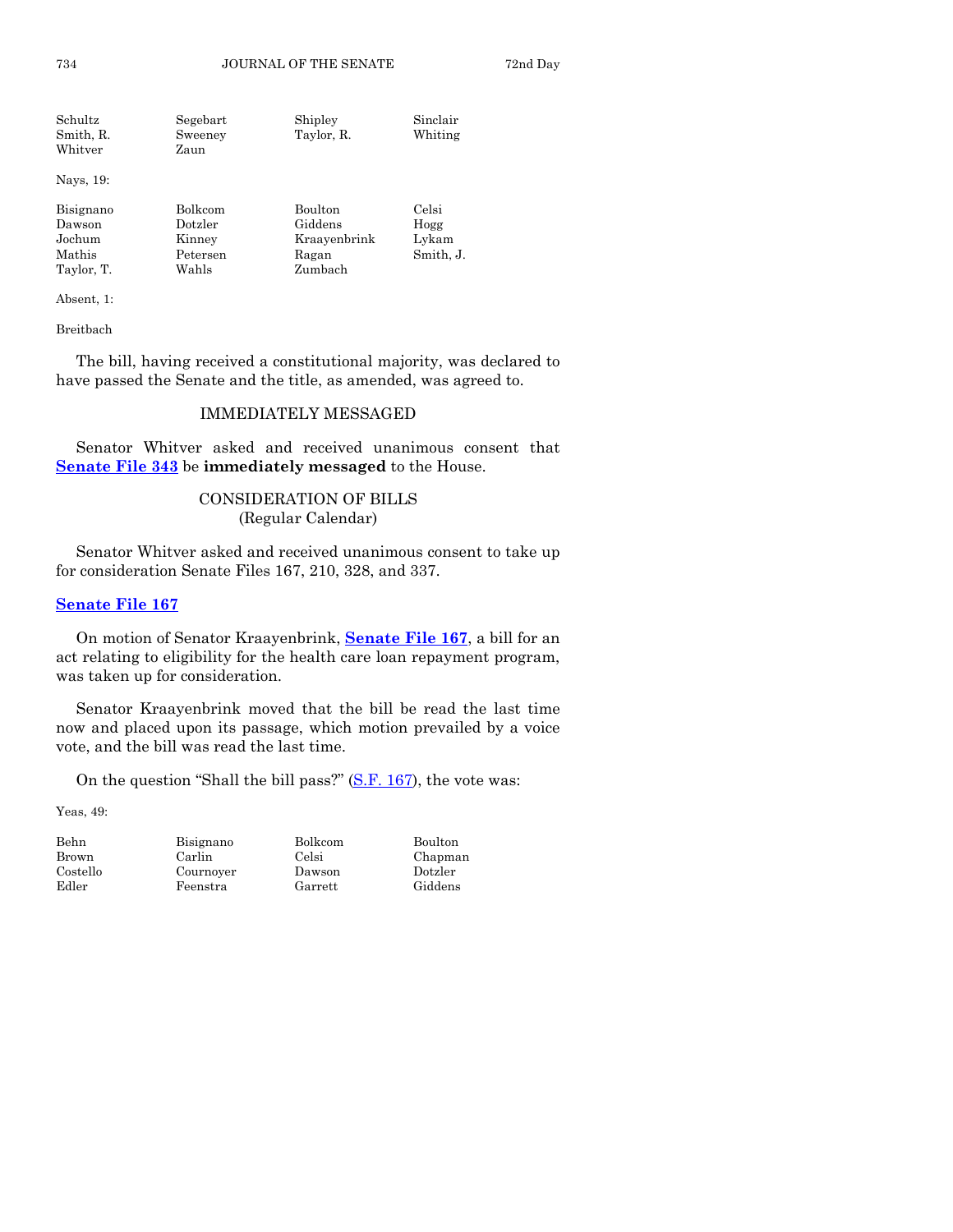| Greene       | Guth      | Hogg       | Jochum     |
|--------------|-----------|------------|------------|
| Johnson      | Kapucian  | Kinney     | Koelker    |
| Kraayenbrink | Lofgren   | Lykam      | Mathis     |
| Miller-Meeks | Nunn      | Petersen   | Quirmbach  |
| Ragan        | Rozenboom | Schneider  | Schultz    |
| Segebart     | Shipley   | Sinclair   | Smith, J.  |
| Smith, R.    | Sweeney   | Taylor, R. | Taylor, T. |
| Wahls        | Whiting   | Whitver    | Zaun       |
| Zumbach      |           |            |            |

Absent, 1:

Breitbach

The bill, having received a constitutional majority, was declared to have passed the Senate and the title was agreed to.

## **[Senate File 210](https://www.legis.iowa.gov/legislation/BillBook?ga=88&ba=SF210)**

On motion of Senator Segebart, **[Senate File 210](https://www.legis.iowa.gov/legislation/BillBook?ga=88&ba=SF210)**, a bill for an act providing for the designation of a lay caregiver relating to a patient's inpatient stay at a hospital, was taken up for consideration.

Senator Segebart moved that the bill be read the last time now and placed upon its passage, which motion prevailed by a voice vote, and the bill was read the last time.

On the question "Shall the bill pass?" [\(S.F. 210\)](https://www.legis.iowa.gov/legislation/BillBook?ga=88&ba=SF210), the vote was:

| <b>Behn</b>  | Bisignano | Bolkcom    | Boulton    |
|--------------|-----------|------------|------------|
| Brown        | Carlin    | Celsi      | Chapman    |
| Costello     | Cournoyer | Dawson     | Dotzler    |
| Edler        | Feenstra  | Garrett    | Giddens    |
| Greene       | Guth      | Hogg       | Jochum     |
| Johnson      | Kapucian  | Kinney     | Koelker    |
| Kraayenbrink | Lofgren   | Lykam      | Mathis     |
| Miller-Meeks | Nunn      | Petersen   | Quirmbach  |
| Ragan        | Rozenboom | Schneider  | Schultz    |
| Segebart     | Shipley   | Sinclair   | Smith, J.  |
| Smith, R.    | Sweeney   | Taylor, R. | Taylor, T. |
| Wahls        | Whiting   | Whitver    | Zaun       |
| Zumbach      |           |            |            |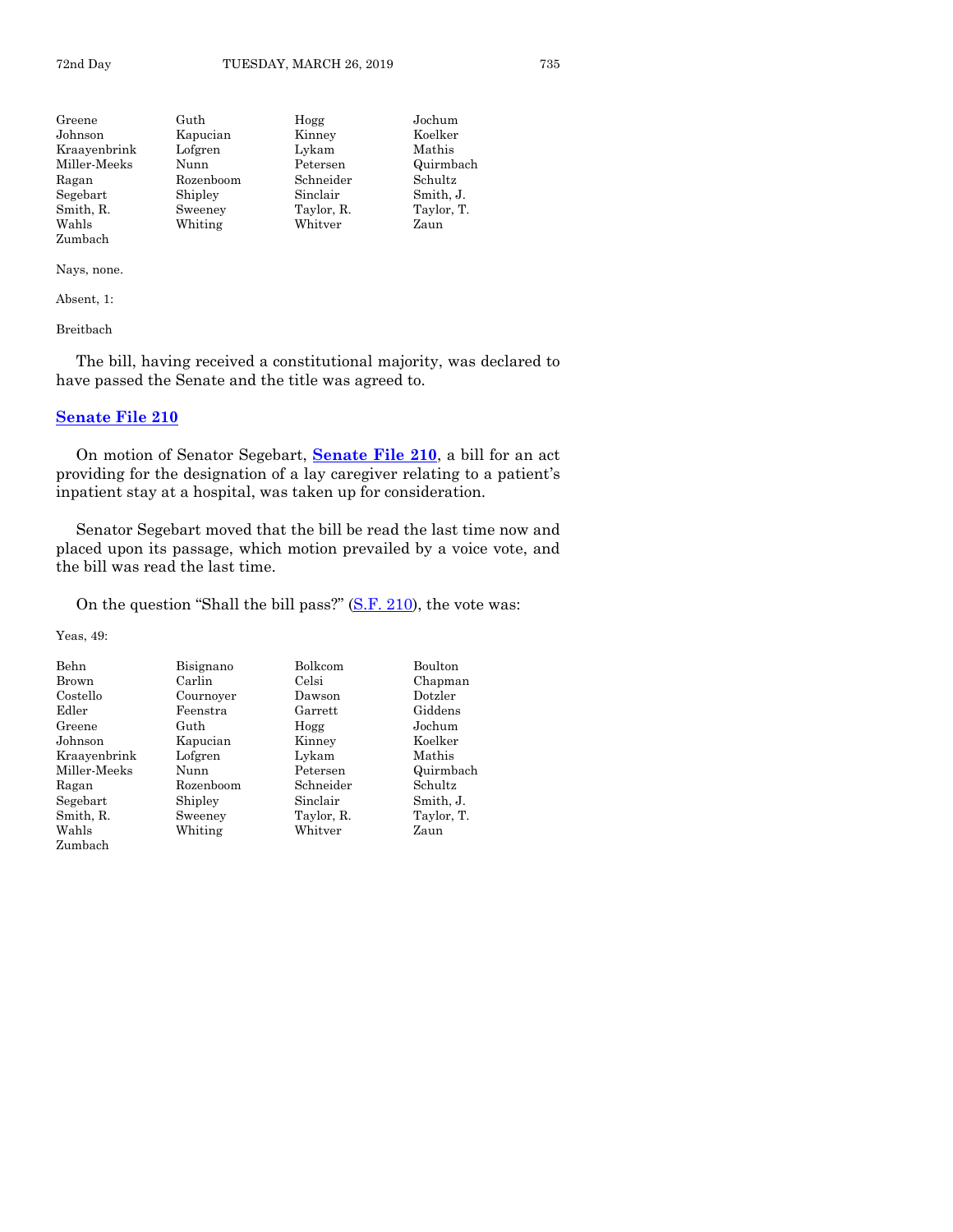Absent, 1:

Breitbach

The bill, having received a constitutional majority, was declared to have passed the Senate and the title was agreed to.

#### **[Senate File 328](https://www.legis.iowa.gov/legislation/BillBook?ga=88&ba=SF328)**

On motion of Senator Schultz, **[Senate File 328](https://www.legis.iowa.gov/legislation/BillBook?ga=88&ba=SF328)**, a bill for an act relating to the civil commitment of sexually violent predators, was taken up for consideration.

Senator Schultz asked and received unanimous consent that **[House File 266](https://www.legis.iowa.gov/legislation/BillBook?ga=88&ba=HF266)** be **substituted** for **[Senate File 328](https://www.legis.iowa.gov/legislation/BillBook?ga=88&ba=SF328)**.

## **[House File 266](https://www.legis.iowa.gov/legislation/BillBook?ga=88&ba=HF266)**

On motion of Senator Schultz, **[House File 266](https://www.legis.iowa.gov/legislation/BillBook?ga=88&ba=HF266)**, a bill for an act relating to the civil commitment of sexually violent predators, was taken up for consideration.

Senator Schultz moved that the bill be read the last time now and placed upon its passage, which motion prevailed by a voice vote, and the bill was read the last time.

On the question "Shall the bill pass?"  $(H.F. 266)$ , the vote was:

| Behn         | Bisignano | Bolkcom    | Boulton    |
|--------------|-----------|------------|------------|
| <b>Brown</b> | Carlin    | Celsi      | Chapman    |
| Costello     | Cournover | Dawson     | Dotzler    |
| Edler        | Feenstra  | Garrett    | Giddens    |
| Greene       | Guth      | Hogg       | Jochum     |
| Johnson      | Kapucian  | Kinney     | Koelker    |
| Kraayenbrink | Lofgren   | Lykam      | Mathis     |
| Miller-Meeks | Nunn      | Petersen   | Quirmbach  |
| Ragan        | Rozenboom | Schneider  | Schultz    |
| Segebart     | Shipley   | Sinclair   | Smith, J.  |
| Smith, R.    | Sweeney   | Taylor, R. | Taylor, T. |
| Wahls        | Whiting   | Whitver    | Zaun       |
| Zumbach      |           |            |            |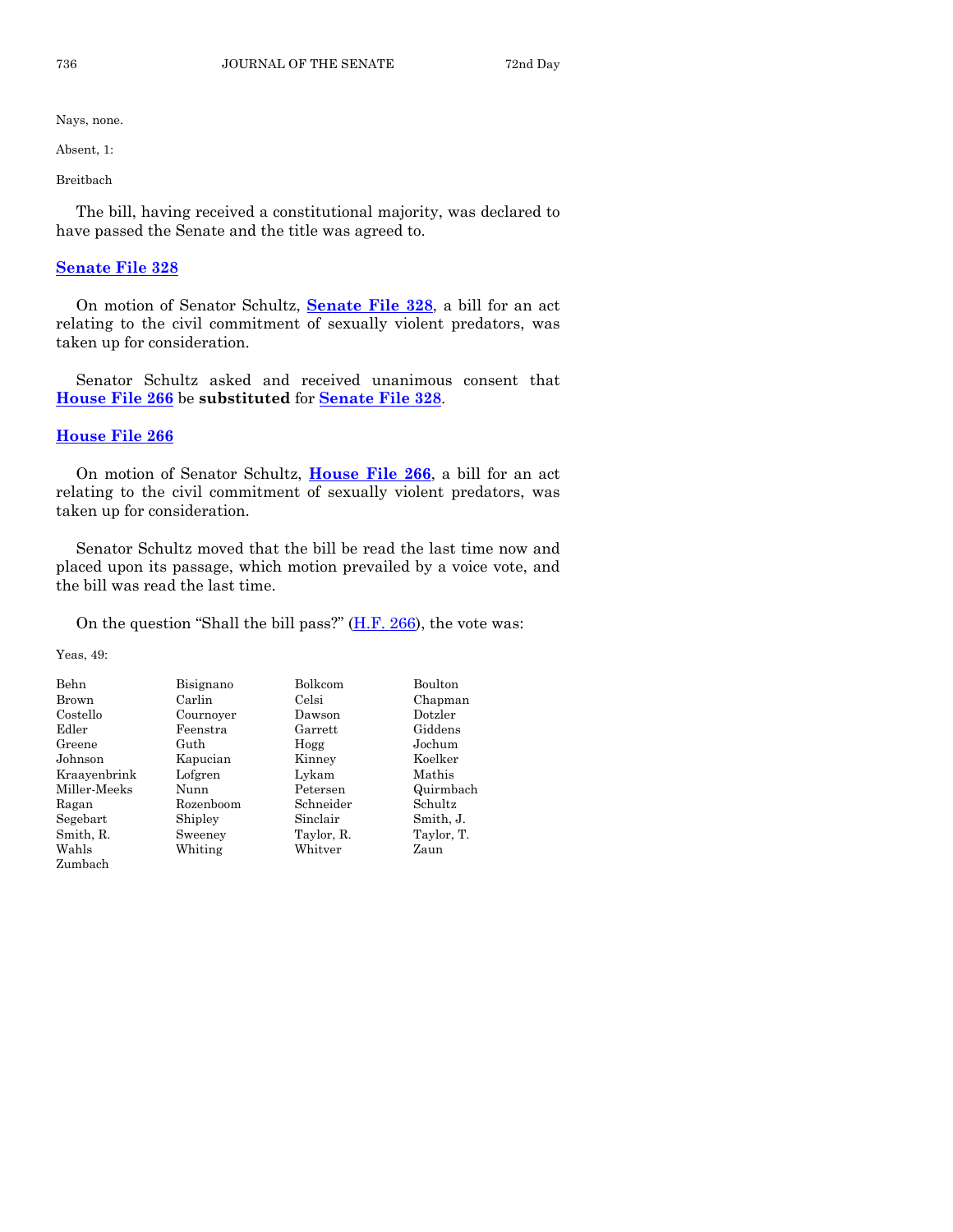Absent, 1:

Breitbach

The bill, having received a constitutional majority, was declared to have passed the Senate and the title was agreed to.

## WITHDRAWN

Senator Schultz asked and received unanimous consent that **[Senate File 328](https://www.legis.iowa.gov/legislation/BillBook?ga=88&ba=SF328)** be **withdrawn** from further consideration of the Senate.

## **[Senate File 337](https://www.legis.iowa.gov/legislation/BillBook?ga=88&ba=SF337)**

On motion of Senator Johnson, **[Senate File 337](https://www.legis.iowa.gov/legislation/BillBook?ga=88&ba=SF337)**, a bill for an act providing for exceptions to the state child labor law, was taken up for consideration.

Senator Johnson moved that the bill be read the last time now and placed upon its passage, which motion prevailed by a voice vote, and the bill was read the last time.

On the question "Shall the bill pass?" [\(S.F. 337\)](https://www.legis.iowa.gov/legislation/BillBook?ga=88&ba=SF337), the vote was:

| Behn         | Bisignano | Bolkcom    | Boulton    |
|--------------|-----------|------------|------------|
| Brown        | Carlin    | Celsi      | Chapman    |
| Costello     | Cournoyer | Dawson     | Dotzler    |
| Edler        | Feenstra  | Garrett    | Giddens    |
| Greene       | Guth      | Hogg       | Jochum     |
| Johnson      | Kapucian  | Kinney     | Koelker    |
| Kraayenbrink | Lofgren   | Lykam      | Mathis     |
| Miller-Meeks | Nunn      | Petersen   | Quirmbach  |
| Ragan        | Rozenboom | Schneider  | Schultz    |
| Segebart     | Shipley   | Sinclair   | Smith, J.  |
| Smith, R.    | Sweeney   | Taylor, R. | Taylor, T. |
| Wahls        | Whiting   | Whitver    | Zaun       |
| Zumbach      |           |            |            |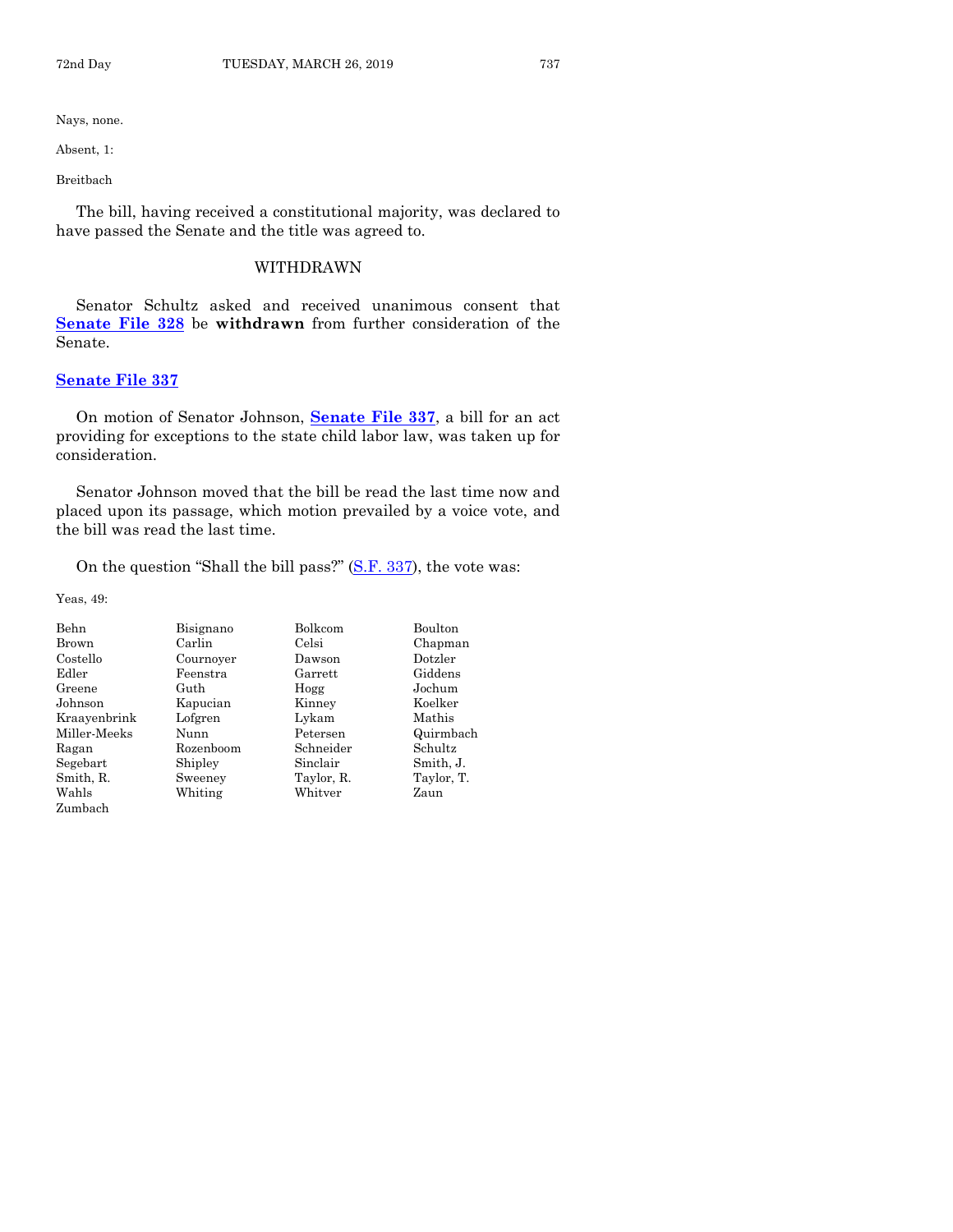Absent, 1:

Breitbach

The bill, having received a constitutional majority, was declared to have passed the Senate and the title was agreed to.

#### IMMEDIATELY MESSAGED

Senator Whitver asked and received unanimous consent that **Senate Files 167**, **210**, and **337** and **[House File 266](https://www.legis.iowa.gov/legislation/BillBook?ga=88&ba=HF266)** be **immediately messaged** to the House.

## CONSIDERATION OF BILLS (Regular Calendar)

Senator Whitver asked and received unanimous consent to take up for consideration Senate Files 437, 502, and 569.

**[Senate File 437](https://www.legis.iowa.gov/legislation/BillBook?ga=88&ba=SF437)**

On motion of Senator Kraayenbrink, **[Senate File 437](https://www.legis.iowa.gov/legislation/BillBook?ga=88&ba=SF437)**, a bill for an act relating to academic eligibility standards for public school students participating in school-approved activities, was taken up for consideration.

Senator Kraayenbrink moved that the bill be read the last time now and placed upon its passage, which motion prevailed by a voice vote, and the bill was read the last time.

On the question "Shall the bill pass?" [\(S.F. 437\)](https://www.legis.iowa.gov/legislation/BillBook?ga=88&ba=SF437), the vote was:

| Behn         | Bisignano | Bolkcom   | Boulton   |
|--------------|-----------|-----------|-----------|
| Brown        | Carlin    | Celsi     | Chapman   |
| Costello     | Cournoyer | Dawson    | Dotzler   |
| Edler        | Feenstra  | Garrett   | Giddens   |
| Greene       | Guth      | Hogg      | Jochum    |
| Johnson      | Kapucian  | Kinney    | Koelker   |
| Kraayenbrink | Lofgren   | Lykam     | Mathis    |
| Miller-Meeks | Nunn      | Petersen  | Quirmbach |
| Ragan        | Rozenboom | Schneider | Schultz   |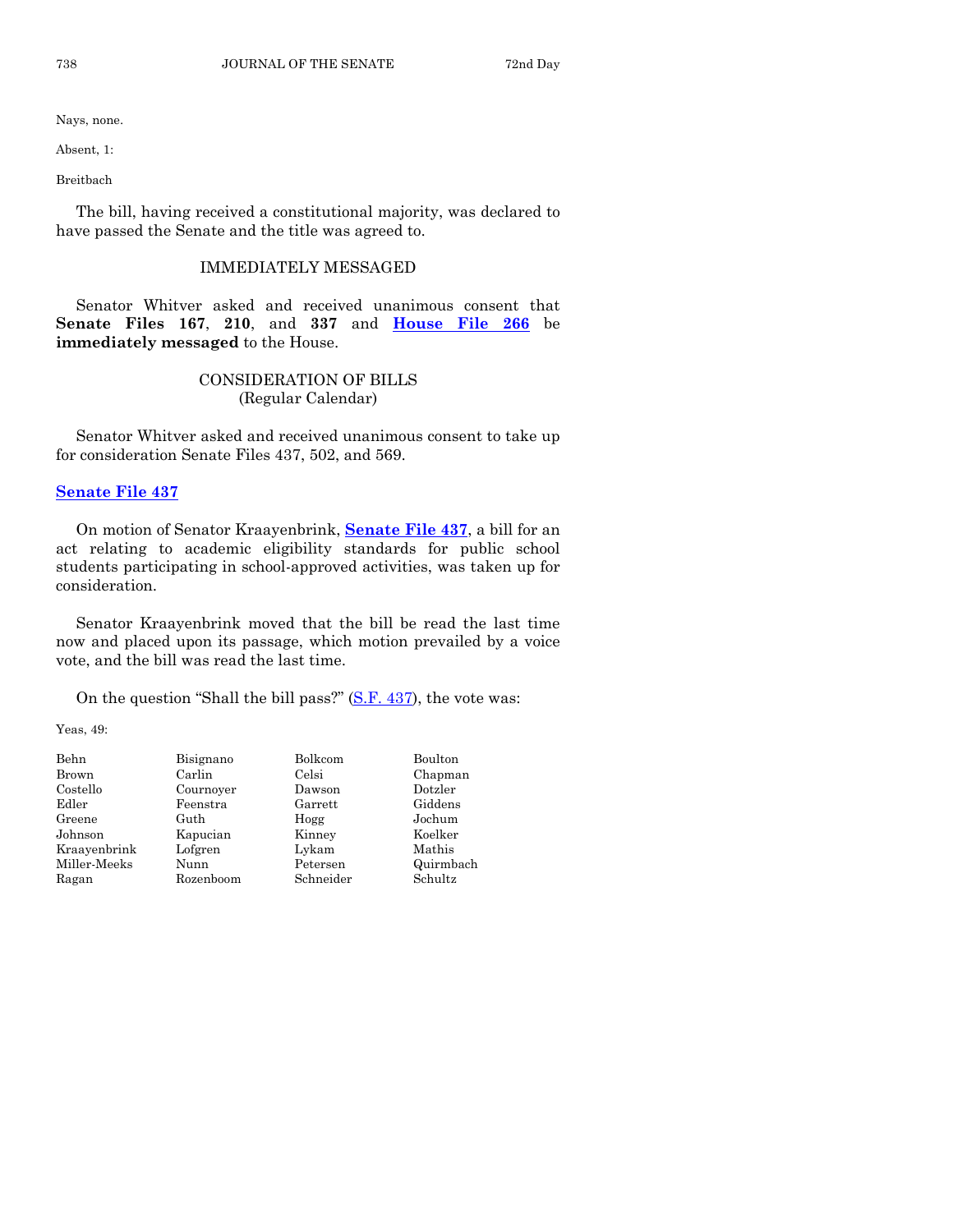| Segebart  | Shipley | Sinclair   | Smith. J.  |
|-----------|---------|------------|------------|
| Smith, R. | Sweeney | Taylor, R. | Taylor, T. |
| Wahls     | Whiting | Whitver    | Zaun       |
| Zumbach   |         |            |            |

Absent, 1:

Breitbach

The bill, having received a constitutional majority, was declared to have passed the Senate and the title was agreed to.

## **[Senate File 502](https://www.legis.iowa.gov/legislation/BillBook?ga=88&ba=SF502)**

On motion of Senator Guth, **[Senate File 502](https://www.legis.iowa.gov/legislation/BillBook?ga=88&ba=SF502)**, a bill for an act relating to disclosures of certain information, including reprisals with respect to employees of a political subdivision of the state and providing information to employees concerning the office of ombudsman, was taken up for consideration.

Senator Guth moved that the bill be read the last time now and placed upon its passage, which motion prevailed by a voice vote, and the bill was read the last time.

On the question "Shall the bill pass?" [\(S.F. 502\)](https://www.legis.iowa.gov/legislation/BillBook?ga=88&ba=SF502), the vote was:

| <b>Behn</b>  | Bisignano | Bolkcom    | Boulton    |
|--------------|-----------|------------|------------|
| <b>Brown</b> | Carlin    | Celsi      | Chapman    |
| Costello     | Cournoyer | Dawson     | Dotzler    |
| Edler        | Feenstra  | Garrett    | Giddens    |
| Greene       | Guth      | Hogg       | Jochum     |
| Johnson      | Kapucian  | Kinney     | Koelker    |
| Kraayenbrink | Lofgren   | Lykam      | Mathis     |
| Miller-Meeks | Nunn      | Petersen   | Quirmbach  |
| Ragan        | Rozenboom | Schneider  | Schultz    |
| Segebart     | Shipley   | Sinclair   | Smith, J.  |
| Smith, R.    | Sweeney   | Taylor, R. | Taylor, T. |
| Wahls        | Whiting   | Whitver    | Zaun       |
| Zumbach      |           |            |            |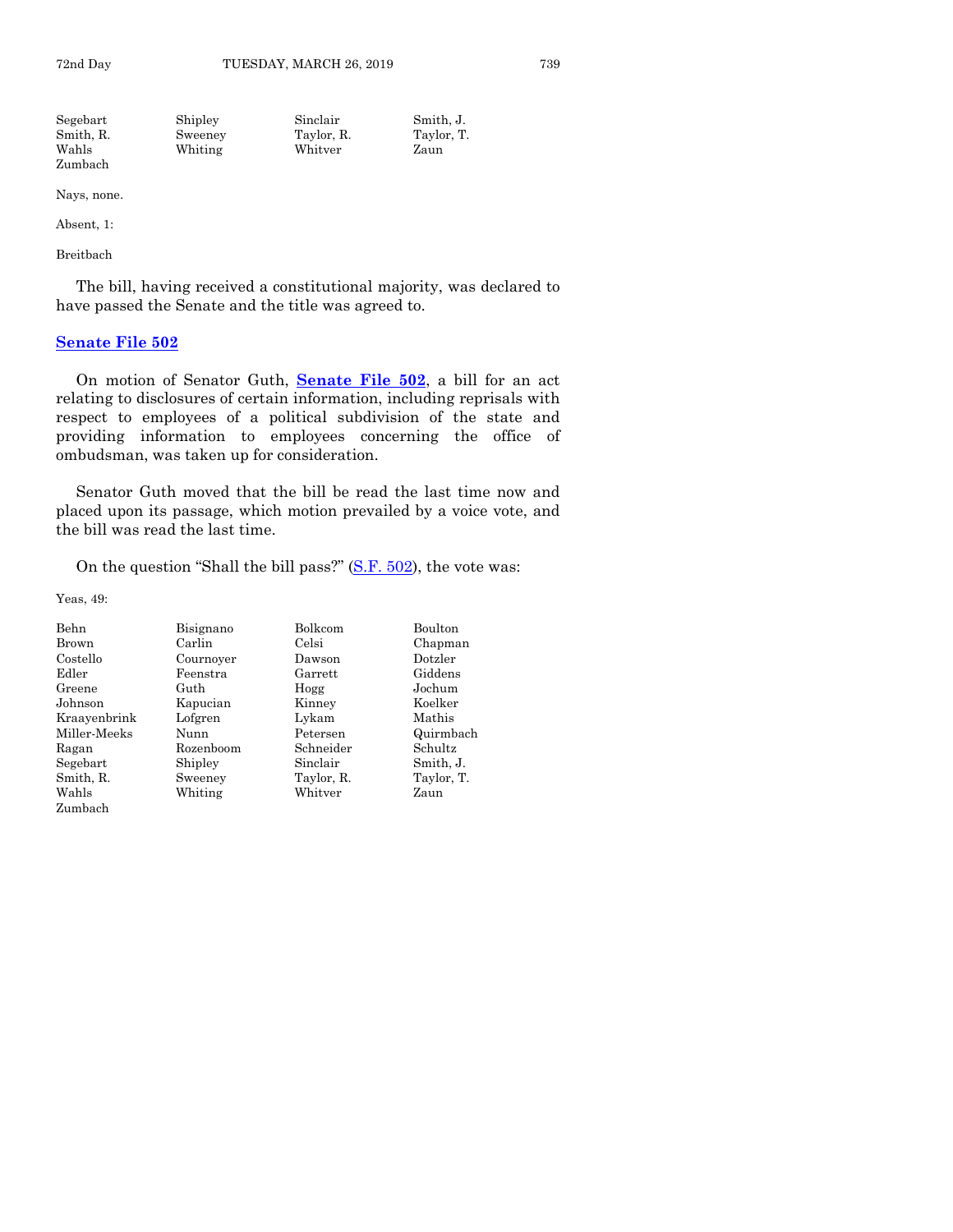Absent, 1:

Breitbach

The bill, having received a constitutional majority, was declared to have passed the Senate and the title was agreed to.

#### **[Senate File 569](https://www.legis.iowa.gov/legislation/BillBook?ga=88&ba=SF569)**

On motion of Senator Shipley, **[Senate File 569](https://www.legis.iowa.gov/legislation/BillBook?ga=88&ba=SF569)**, a bill for an act relating to business entities, by providing for different types of limited liability companies and the dissolution of limited liability companies, and including effective date provisions, was taken up for consideration.

Senator Shipley moved that the bill be read the last time now and placed upon its passage, which motion prevailed by a voice vote, and the bill was read the last time.

On the question "Shall the bill pass?"  $(S.F. 569)$ , the vote was:

Yeas, 49:

| Behn         | Bisignano | Bolkcom    | Boulton    |
|--------------|-----------|------------|------------|
| Brown        | Carlin    | Celsi      | Chapman    |
| Costello     | Cournover | Dawson     | Dotzler    |
| Edler        | Feenstra  | Garrett    | Giddens    |
| Greene       | Guth      | Hogg       | Jochum     |
| Johnson      | Kapucian  | Kinney     | Koelker    |
| Kraayenbrink | Lofgren   | Lykam      | Mathis     |
| Miller-Meeks | Nunn      | Petersen   | Quirmbach  |
| Ragan        | Rozenboom | Schneider  | Schultz    |
| Segebart     | Shipley   | Sinclair   | Smith, J.  |
| Smith, R.    | Sweeney   | Taylor, R. | Taylor, T. |
| Wahls        | Whiting   | Whitver    | Zaun       |
| Zumbach      |           |            |            |

Nays, none.

Absent, 1:

Breitbach

The bill, having received a constitutional majority, was declared to have passed the Senate and the title was agreed to.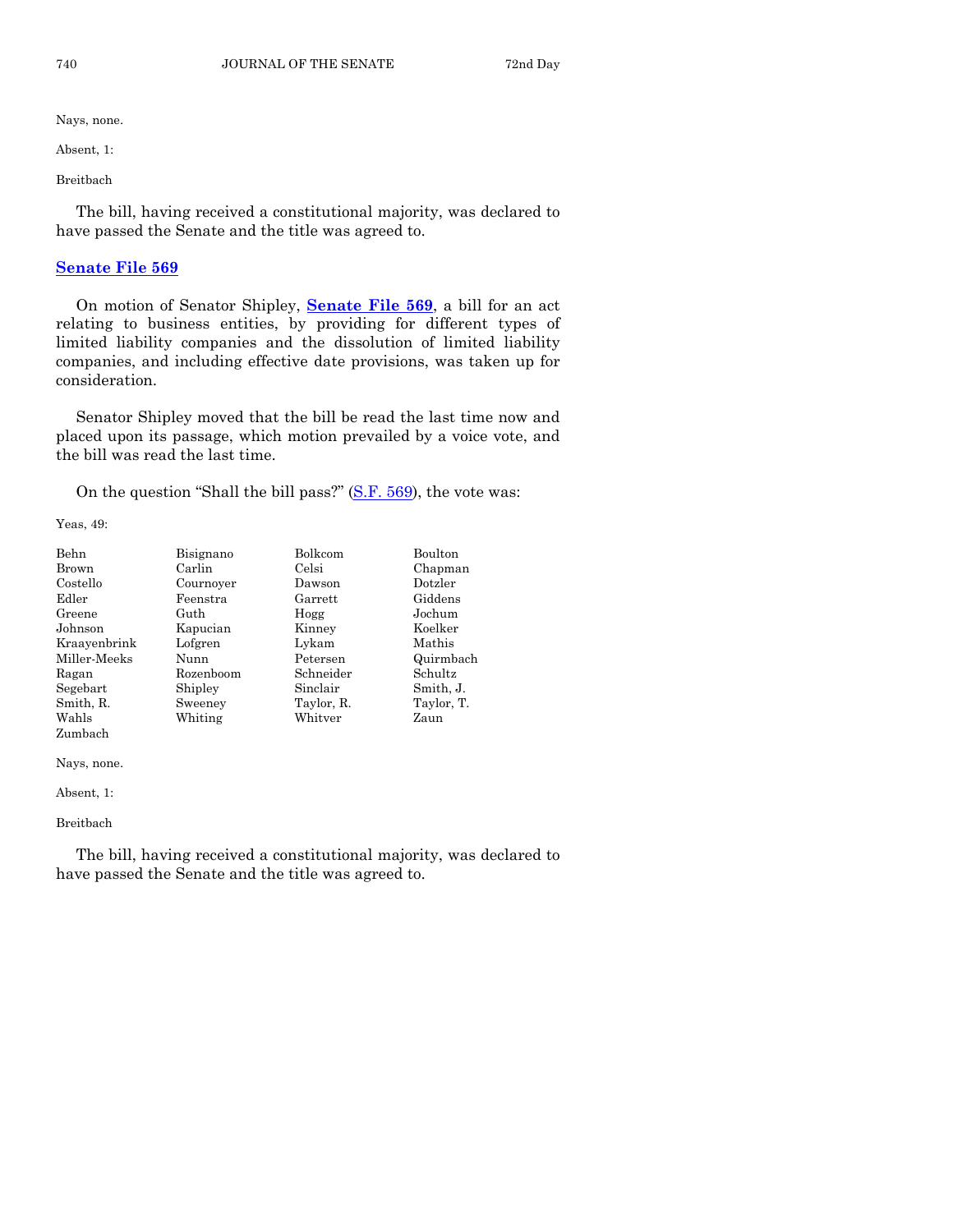## IMMEDIATELY MESSAGED

Senator Whitver asked and received unanimous consent that **Senate Files 437**, **502**, and **569** be **immediately messaged** to the House.

## CONSIDERATION OF BILL (Regular Calendar)

Senator Whitver asked and received unanimous consent to take up for consideration [Senate File 590.](https://www.legis.iowa.gov/legislation/BillBook?ga=88&ba=SF590)

#### **[Senate File 590](https://www.legis.iowa.gov/legislation/BillBook?ga=88&ba=SF590)**

On motion of Senator Garrett, **[Senate File 590](https://www.legis.iowa.gov/legislation/BillBook?ga=88&ba=SF590)**, a bill for an act relating to payments from the indigent defense fund by the state public defender for costs incurred by a privately retained attorney representing an indigent person, was taken up for consideration.

Senator Garrett moved that the bill be read the last time now and placed upon its passage, which motion prevailed by a voice vote, and the bill was read the last time.

On the question "Shall the bill pass?" [\(S.F. 590\)](https://www.legis.iowa.gov/legislation/BillBook?ga=88&ba=SF590), the vote was:

Yeas, 32:

| <b>Behn</b>  | Brown          | Carlin         | Chapman    |
|--------------|----------------|----------------|------------|
| Costello     | Cournoyer      | Dawson         | Edler      |
| Feenstra     | Garrett        | Greene         | Guth       |
| Johnson      | Kapucian       | Kinney         | Koelker    |
| Kraayenbrink | Lofgren        | Miller Meeks   | Nunn       |
| Rozenboom    | Schneider      | Schultz        | Segebart   |
| Shipley      | Sinclair       | Smith, R.      | Sweeney    |
| Whiting      | Whitver        | Zaun           | Zumbach    |
| Nays, 17:    |                |                |            |
| Bisignano    | <b>Bolkcom</b> | <b>Boulton</b> | Celsi      |
| Dotzler      | Giddens        | Hogg           | Jochum     |
| Lykam        | Mathis         | Petersen       | Quirmbach  |
| Ragan        | Smith, J.      | Taylor, R.     | Taylor, T. |
| Wahls        |                |                |            |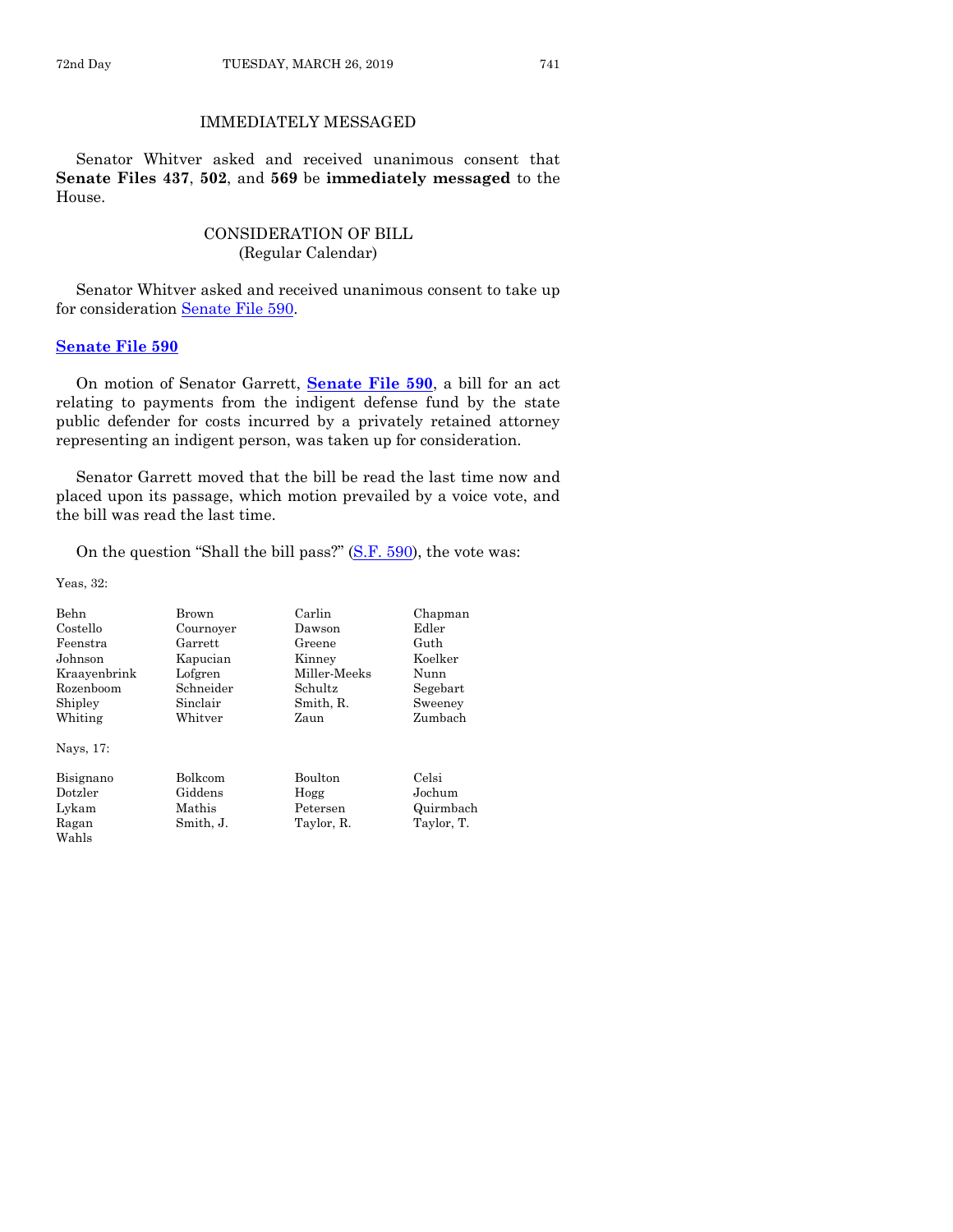Absent, 1:

Breitbach

The bill, having received a constitutional majority, was declared to have passed the Senate and the title was agreed to.

## HOUSE MESSAGES RECEIVED AND CONSIDERED

The following messages were received from the Chief Clerk of the House:

MR. PRESIDENT: I am directed to inform your honorable body that the House has on March 26, 2019, **passed** the following bills in which the concurrence of the House was asked:

**[Senate File 304](https://www.legis.iowa.gov/legislation/BillBook?ga=88&ba=SF304)**, a bill for an act relating to licensing sanctions against individuals who default or are delinquent on student loan debt or on a related service obligation.

**[Senate File 555](https://www.legis.iowa.gov/legislation/BillBook?ga=88&ba=SF555)**, a bill for an act relating to weight limitations for certain implements of husbandry.

**[Senate File 556](https://www.legis.iowa.gov/legislation/BillBook?ga=88&ba=SF556)**, a bill for an act relating to the membership of the life and health insurance guaranty association, assessments to member insurers for insurance written by impaired or insolvent member insurers, and including applicability and effective date provisions.

**[Senate File 559](https://www.legis.iowa.gov/legislation/BillBook?ga=88&ba=SF559)**, a bill for an act relating to insurance notices and documents delivered by electronic means to a consumer that purchases portable electronics insurance in a retail transaction.

ALSO: That the House has on March 26, 2019, **passed** the following bills in which the concurrence of the Senate is asked:

**[House File 566](https://www.legis.iowa.gov/legislation/BillBook?ga=88&ba=HF566)**, a bill for an act relating to criminal trespass while hunting, fishing, or trapping, and providing penalties.

Read first time and referred to committee on **Judiciary**.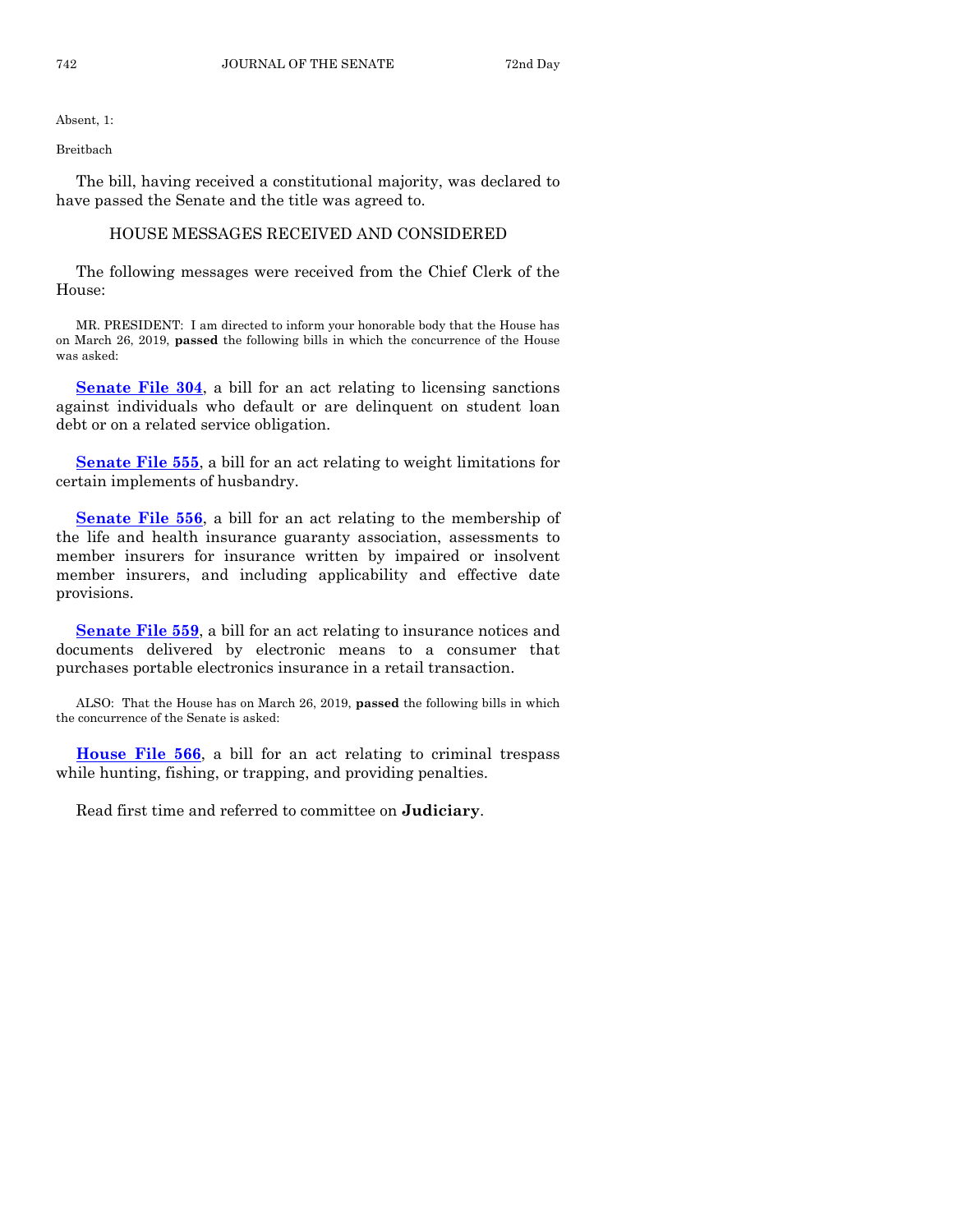**[House File 599](https://www.legis.iowa.gov/legislation/BillBook?ga=88&ba=HF599)**, a bill for an act relating to hunting by persons under the age of sixteen.

Read first time and referred to committee on **Natural Resources**.

**[House File 637](https://www.legis.iowa.gov/legislation/BillBook?ga=88&ba=HF637)**, a bill for an act relating to reports relating to misconduct of certain school employees required to be submitted to the board of educational examiners.

Read first time and referred to committee on **Education**.

**[House File 679](https://www.legis.iowa.gov/legislation/BillBook?ga=88&ba=HF679)**, a bill for an act relating to statutory corrections which may adjust language to reflect current practices, insert earlier omissions, delete redundancies and inaccuracies, delete temporary language, resolve inconsistencies and conflicts, update ongoing provisions, or remove ambiguities, and including retroactive applicability provisions.

Read first time and attached to **similar [Senate File 546](https://www.legis.iowa.gov/legislation/BillBook?ga=88&ba=SF546)**.

**[House File 734](https://www.legis.iowa.gov/legislation/BillBook?ga=88&ba=HF734)**, a bill for an act relating to postconviction DNA profiling procedure.

Read first time and attached to **similar [Senate File 594](https://www.legis.iowa.gov/legislation/BillBook?ga=88&ba=SF594)**.

**[House File 743](https://www.legis.iowa.gov/legislation/BillBook?ga=88&ba=HF743)**, a bill for an act requiring that the general assembly provide for the publication of certain material and associated electronic records pertaining to official legal publications.

Read first time and referred to committee on **State Government**.

## CONSIDERATION OF RESOLUTION (Regular Calendar)

Senator Whitver asked and received unanimous consent to take up for consideration [Senate Concurrent Resolution 1.](https://www.legis.iowa.gov/legislation/BillBook?ga=88&ba=SCR1)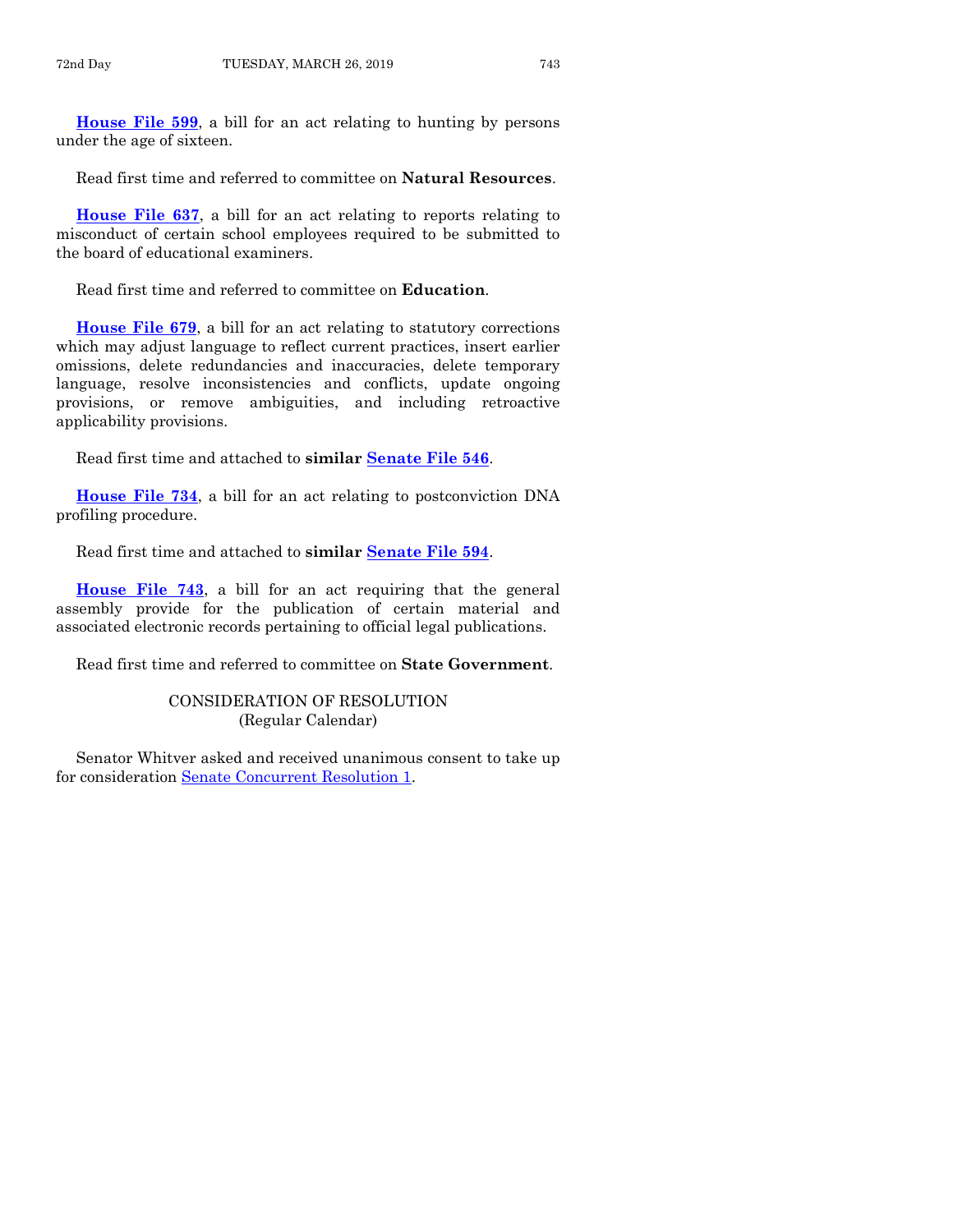## **[Senate Concurrent Resolution 1](https://www.legis.iowa.gov/legislation/BillBook?ga=88&ba=SCR1)**

On motion of Senator Sweeney, **Senate [Concurrent Resolution 1](https://www.legis.iowa.gov/legislation/BillBook?ga=88&ba=SCR1)**, a concurrent resolution urging Congress to enact legislation to limit the interest rates collected or imposed by the United States Department of Education for certain federal student college loans, with report of committee recommending passage, was taken up for consideration.

Senator Sweeney moved the adoption of [Senate Concurrent](https://www.legis.iowa.gov/legislation/BillBook?ga=88&ba=SCR1)  [Resolution 1,](https://www.legis.iowa.gov/legislation/BillBook?ga=88&ba=SCR1) which motion prevailed by a voice vote.

## CONSIDERATION OF BILL (Regular Calendar)

Senator Whitver asked and received unanimous consent to take up for consideration [Senate File 394.](https://www.legis.iowa.gov/legislation/BillBook?ga=88&ba=SF394)

## **[Senate File 394](https://www.legis.iowa.gov/legislation/BillBook?ga=88&ba=SF394)**

On motion of Senator Edler, **[Senate File 394](https://www.legis.iowa.gov/legislation/BillBook?ga=88&ba=SF394)**, a bill for an act relating to requirements school districts and accredited nonpublic schools must meet to provide distance learning classes that meet the requirements of Iowa's education program, was taken up for consideration.

Senator Edler withdrew amendment  $S-3074$ , filed by him from the floor to page 1 of the bill.

Senator Edler moved that the bill be read the last time now and placed upon its passage, which motion prevailed by a voice vote, and the bill was read the last time.

On the question "Shall the bill pass?" [\(S.F. 394\)](https://www.legis.iowa.gov/legislation/BillBook?ga=88&ba=SF394), the vote was:

| Behn         | Bisignano | Bolkcom  | Boulton   |
|--------------|-----------|----------|-----------|
| Brown        | Carlin    | Celsi    | Chapman   |
| Costello     | Cournoyer | Dawson   | Dotzler   |
| Edler        | Feenstra  | Garrett  | Giddens   |
| Greene       | Guth      | Hogg     | Jochum    |
| Johnson      | Kapucian  | Kinney   | Koelker   |
| Kraayenbrink | Lofgren   | Lykam    | Mathis    |
| Miller-Meeks | Nunn      | Petersen | Quirmbach |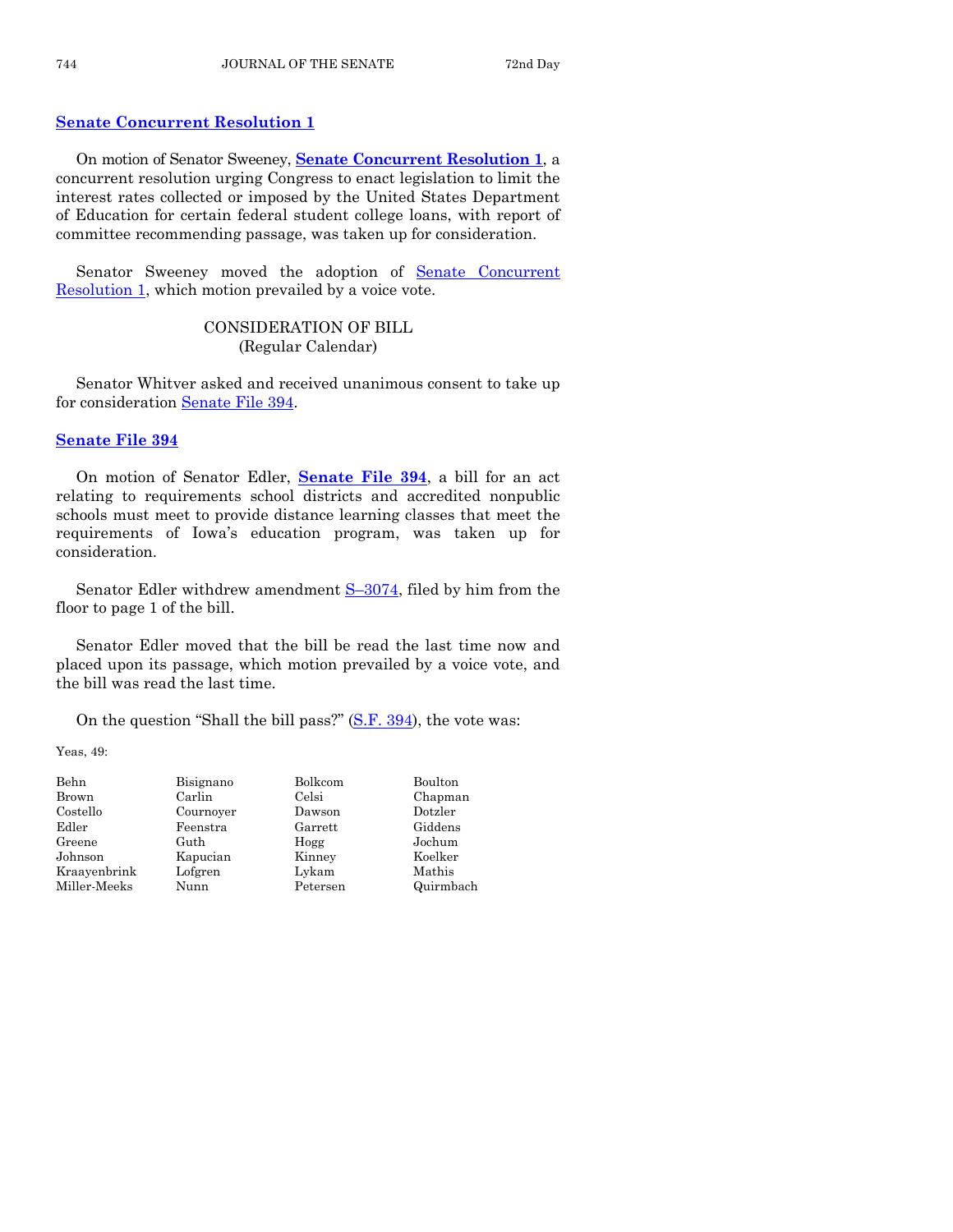| Ragan     | Rozenboom | Schneider  | Schultz    |
|-----------|-----------|------------|------------|
| Segebart  | Shipley   | Sinclair   | Smith. J.  |
| Smith, R. | Sweeney   | Taylor, R. | Taylor, T. |
| Wahls     | Whiting   | Whitver    | Zaun       |
| Zumbach   |           |            |            |

Absent, 1:

Breitbach

The bill, having received a constitutional majority, was declared to have passed the Senate and the title was agreed to.

### IMMEDIATELY MESSAGED

Senator Whitver asked and received unanimous consent that **[Senate Concurrent Resolution 1](https://www.legis.iowa.gov/legislation/BillBook?ga=88&ba=SCR1)** and **Senate Files 394** and **590** be **immediately messaged** to the House.

#### CONFIRMATION OF GOVERNOR'S APPOINTMENT

In accordance with Senate Rule 59, Senator Whitver called up the following eligible appointees on the En Bloc Confirmation Calendar:

Rosalind Peebles Fox, Commission on the Status of African Americans

Justin Johnston, Iowa State Civil Rights Commission

Dale Woolery, Drug Policy Coordinator

David Schipper, Board of Educational Examiners Ryan Williamson, Board of Educational Examiners

Paul Herold, Engineering and Land Surveying Examining Board

Lisa Gochenour, Environmental Protection Commission

Stephen Dengle, Health Facilities Council

Katherine Stavneak, Interior Design Examining Board

Tiffany Creekmur, Iowa Law Enforcement Academy Council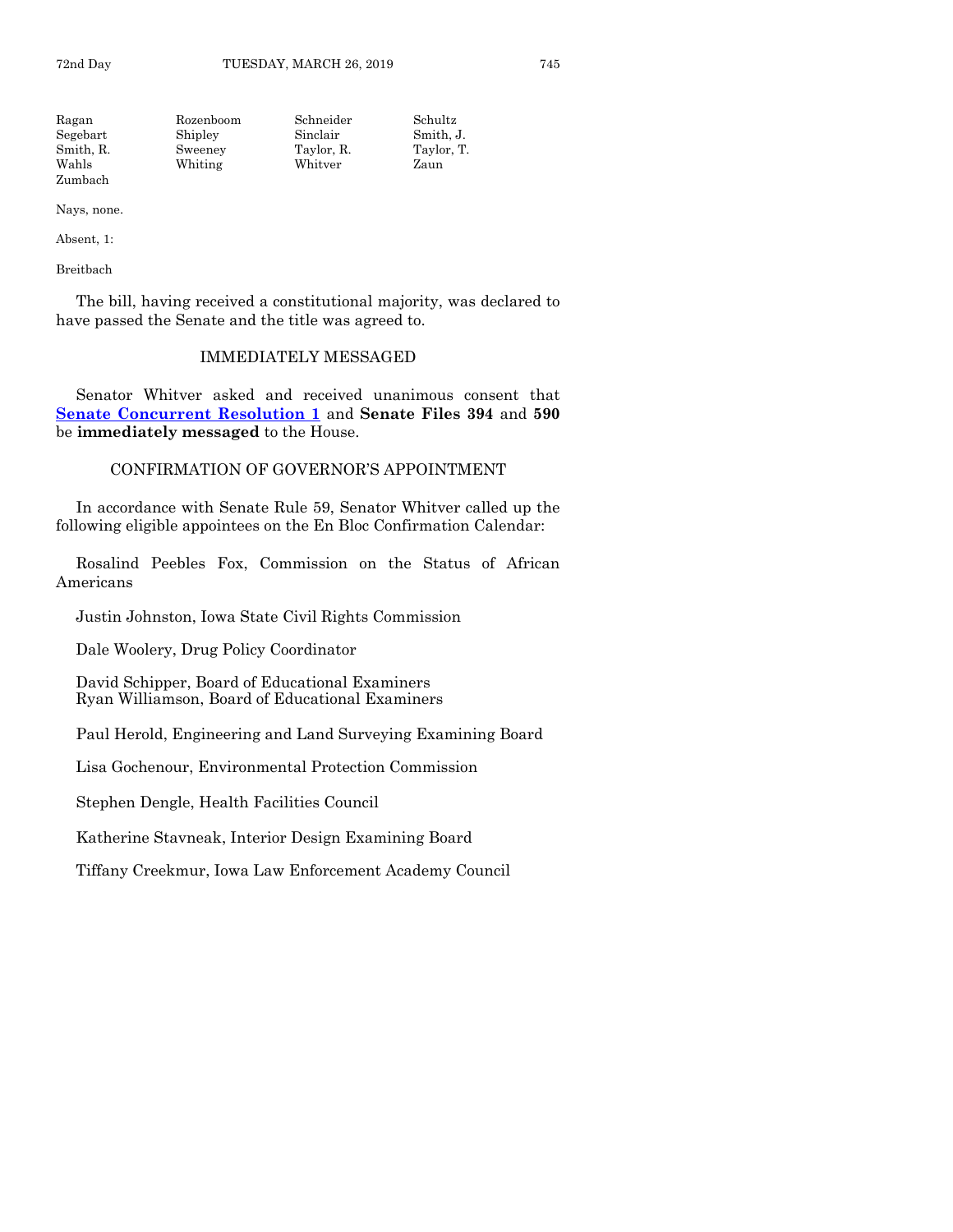Russell Wood, Mental Health and Disability Services Commission Lorrie Young, Mental Health and Disability Services Commission

Marcus Branstad, Natural Resource Commission Laura Foell, Natural Resource Commission

Karen Andeweg, Iowa Comprehensive Petroleum Underground Storage Tank Fund Board

Rick Coffman, Plumbing and Mechanical Systems Board (appointment and reappointment) Robert Kunkel, Plumbing and Mechanical Systems Board Matthew Wyant, Plumbing and Mechanical Systems Board (appointment and reappointment)

Mark Cobb, Renewable Fuel Infrastructure Board Gary Langbein, Renewable Fuel Infrastructure Board Brian Wiegert, Renewable Fuel Infrastructure Board

Philip Groner, Executive Director of the Iowa Telecommunications and Technology Commission

Quentin Hart, Iowa Workforce Development Board John (Jack) Hasken, Iowa Workforce Development Board Amy Larsen, Iowa Workforce Development Board Andrew Roberts, Iowa Workforce Development Board LuAnn Scholbrock, Iowa Workforce Development Board

Senator Whitver moved that the foregoing appointees be confirmed by the Senate.

On the question "Shall the appointees be confirmed?" the vote was:

| Behn         | Bisignano | Bolkcom    | Boulton    |
|--------------|-----------|------------|------------|
| Brown        | Carlin    | Celsi      | Chapman    |
| Costello     | Cournoyer | Dawson     | Dotzler    |
| Edler        | Feenstra  | Garrett    | Giddens    |
| Greene       | Guth      | Hogg       | Jochum     |
| Johnson      | Kapucian  | Kinney     | Koelker    |
| Kraavenbrink | Lofgren   | Lykam      | Mathis     |
| Miller-Meeks | Nunn      | Petersen   | Quirmbach  |
| Ragan        | Rozenboom | Schneider  | Schultz    |
| Segebart     | Shipley   | Sinclair   | Smith, J.  |
| Smith, R.    | Sweeney   | Taylor, R. | Taylor, T. |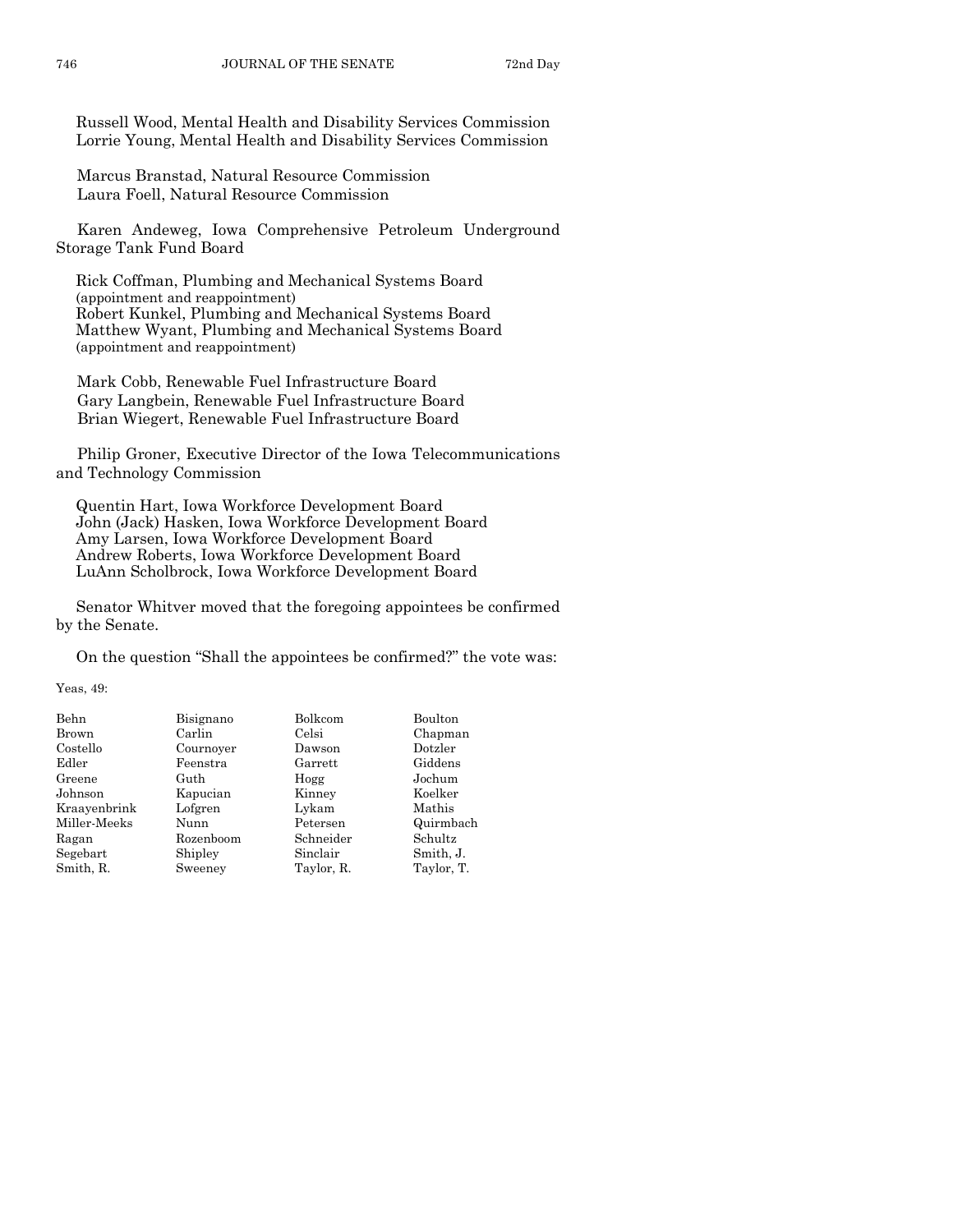| Wahls       | Whiting | Whitver | Zaun |
|-------------|---------|---------|------|
| Zumbach     |         |         |      |
| Nays, none. |         |         |      |
| Absent, 1:  |         |         |      |

Breitbach

The appointees, having received a two-thirds vote, were declared to have been confirmed by the Senate.

#### RECESS

On motion of Senator Whitver, the Senate recessed at 12:54 p.m. until the completion of a meeting of the committee on Ways and Means.

### RECONVENED

The Senate reconvened at 3:44 p.m., President Schneider presiding.

The Senate stood at ease at 3:45 p.m. until the fall of the gavel for the purpose of party caucuses.

The Senate resumed session at 4:53 p.m., President Schneider presiding.

## CONSIDERATION OF BILL (Regular Calendar)

Senator Whitver asked and received unanimous consent to take up for consideration [Senate File 523.](https://www.legis.iowa.gov/legislation/BillBook?ga=88&ba=SF523)

## **[Senate File 523](https://www.legis.iowa.gov/legislation/BillBook?ga=88&ba=SF523)**

On motion of Senator Chapman, **[Senate File 523](https://www.legis.iowa.gov/legislation/BillBook?ga=88&ba=SF523)**, a bill for an act relating to the nonconsensual termination of and serious injury to a human pregnancy, and providing penalties, was taken up for consideration.

Senator Chapman withdrew amendment S–[3073,](https://www.legis.iowa.gov/legislation/BillBook?ga=88&ba=S3073) filed by him from the floor, striking and replacing everything after the enacting clause of the bill.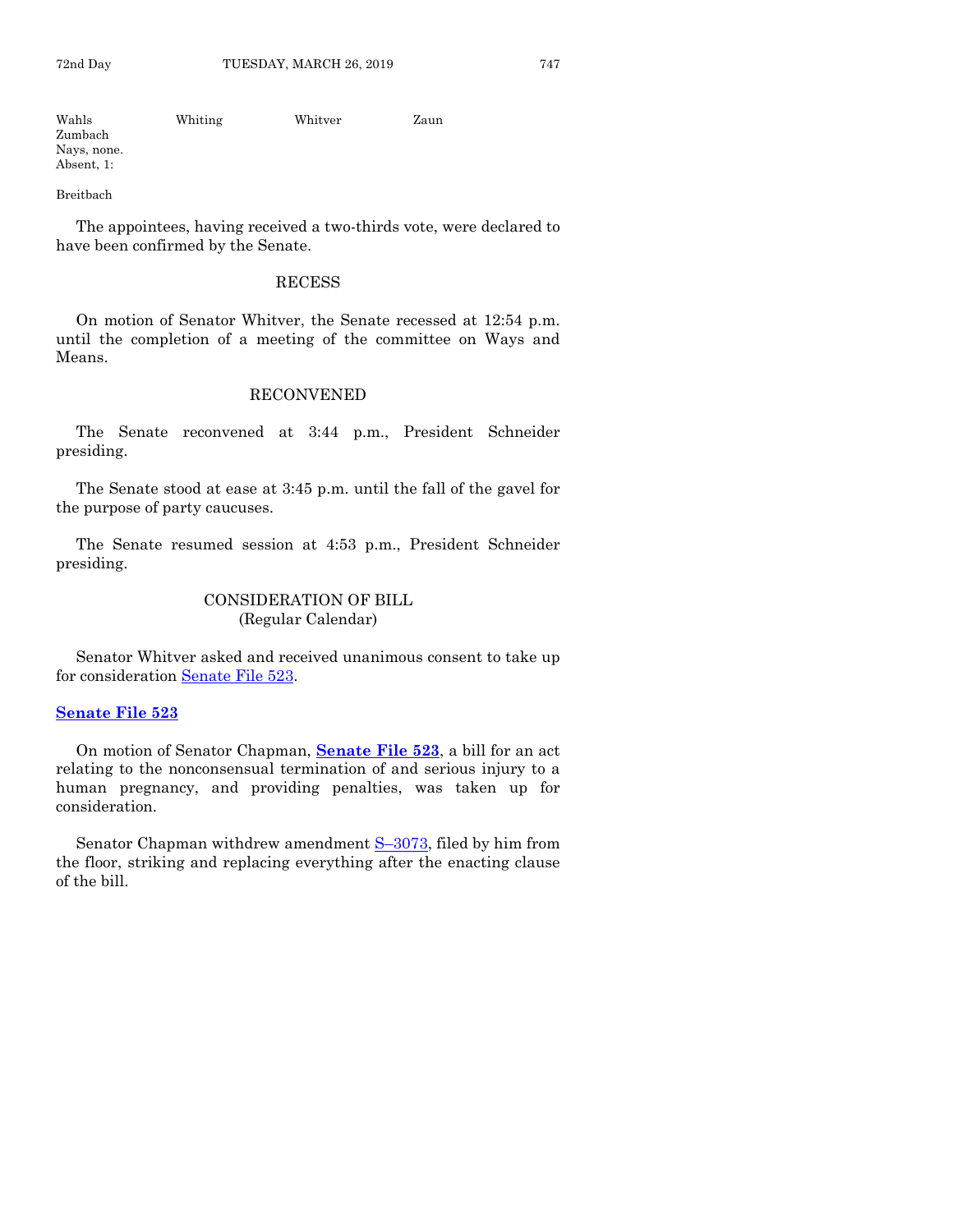Senator Chapman offered amendment S–[3077,](https://www.legis.iowa.gov/legislation/BillBook?ga=88&ba=S3077) filed by him from the floor, striking and replacing everything after the enacting clause and amending the title page of the bill.

Senator Petersen raised the point of order that amendment S-[3077](https://www.legis.iowa.gov/legislation/BillBook?ga=88&ba=S3077) was not germane to the bill.

The Chair ruled the point not well-taken and amendment  $S-3077$  $S-3077$ in order.

Senator Chapman moved the adoption of amendment  $S-3077$ .

A record roll call was requested.

On the question "Shall amendment S-[3077](https://www.legis.iowa.gov/legislation/BillBook?ga=88&ba=S3077) be adopted?" [\(S.F. 523\)](https://www.legis.iowa.gov/legislation/BillBook?ga=88&ba=SF523), the vote was:

Yeas, 31:

| Behn<br>Costello<br>Feenstra<br>Johnson<br>Lofgren<br>Schneider<br>Sinclair<br>Whitver | Brown<br>Cournoyer<br>Garrett<br>Kapucian<br>Miller-Meeks<br><b>Schultz</b><br>Smith, R.<br>Zaun | Carlin<br>Dawson<br>Greene<br>Koelker<br>Nunn<br>Segebart<br>Sweeney<br>Zumbach | Chapman<br>Edler<br>Guth<br>Kraayenbrink<br>Rozenboom<br>Shipley<br>Whiting |
|----------------------------------------------------------------------------------------|--------------------------------------------------------------------------------------------------|---------------------------------------------------------------------------------|-----------------------------------------------------------------------------|
| Nays, 18:                                                                              |                                                                                                  |                                                                                 |                                                                             |
| Bisignano<br>Dotzler<br>Kinney<br>Quirmbach                                            | <b>Bolkcom</b><br>Giddens<br>Lykam<br>Ragan                                                      | <b>Boulton</b><br>Hogg<br>Mathis<br>Smith, J.                                   | Celsi<br>Jochum<br>Petersen<br>Taylor, R.                                   |
| Taylor, T.                                                                             | Wahls                                                                                            |                                                                                 |                                                                             |

Absent, 1:

Breitbach

Amendment S-[3077](https://www.legis.iowa.gov/legislation/BillBook?ga=88&ba=S3077) was adopted.

Senator Chapman moved that the bill be read the last time now and placed upon its passage, which motion prevailed by a voice vote, and the bill was read the last time.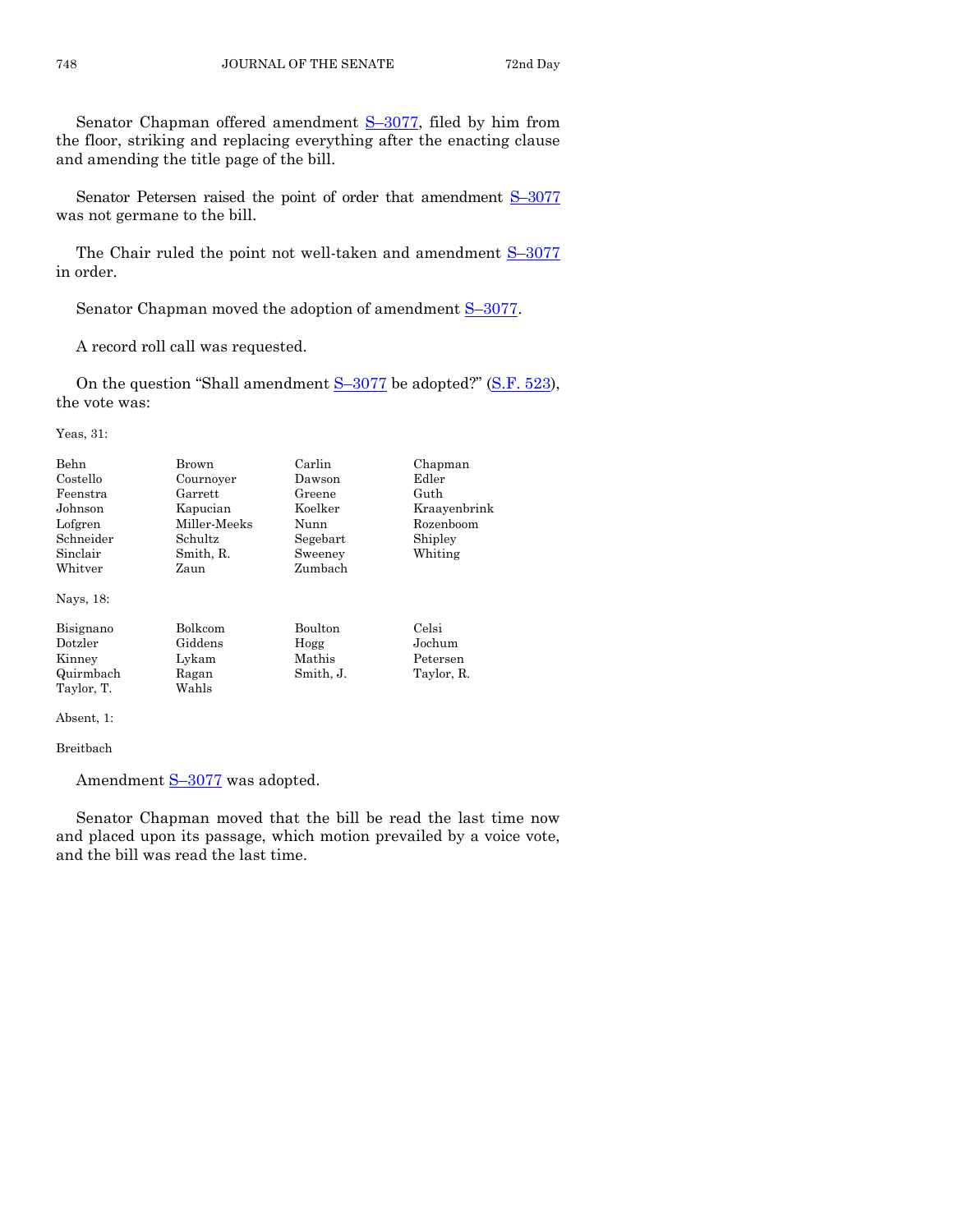## On the question "Shall the bill pass?" [\(S.F. 523\)](https://www.legis.iowa.gov/legislation/BillBook?ga=88&ba=SF523), the vote was:

Yeas, 31:

| Behn       | Brown        | Carlin    | Chapman      |
|------------|--------------|-----------|--------------|
| Costello   | Cournoyer    | Dawson    | Edler        |
| Feenstra   | Garrett      | Greene    | Guth         |
| Johnson    | Kapucian     | Koelker   | Kraayenbrink |
| Lofgren    | Miller-Meeks | Nunn      | Rozenboom    |
| Schneider  | Schultz      | Segebart  | Shipley      |
| Sinclair   | Smith, R.    | Sweeney   | Whiting      |
| Whitver    | Zaun         | Zumbach   |              |
| Nays, 18:  |              |           |              |
| Bisignano  | Bolkcom      | Boulton   | Celsi        |
| Dotzler    | Giddens      | Hogg      | Jochum       |
| Kinney     | Lykam        | Mathis    | Petersen     |
| Quirmbach  | Ragan        | Smith, J. | Taylor, R.   |
| Taylor. T. | Wahls        |           |              |

Taylor, T. Absent, 1:

#### Breitbach

The bill, having received a constitutional majority, was declared to have passed the Senate and the title, as amended, was agreed to.

## IMMEDIATELY MESSAGED

Senator Whitver asked and received unanimous consent that **[Senate File 523](https://www.legis.iowa.gov/legislation/BillBook?ga=88&ba=SF523)** be **immediately messaged** to the House.

## ADJOURNMENT

On motion of Senator Whitver, the Senate adjourned at 5:13 p.m. until 9:00 a.m., Wednesday, March 27, 2019.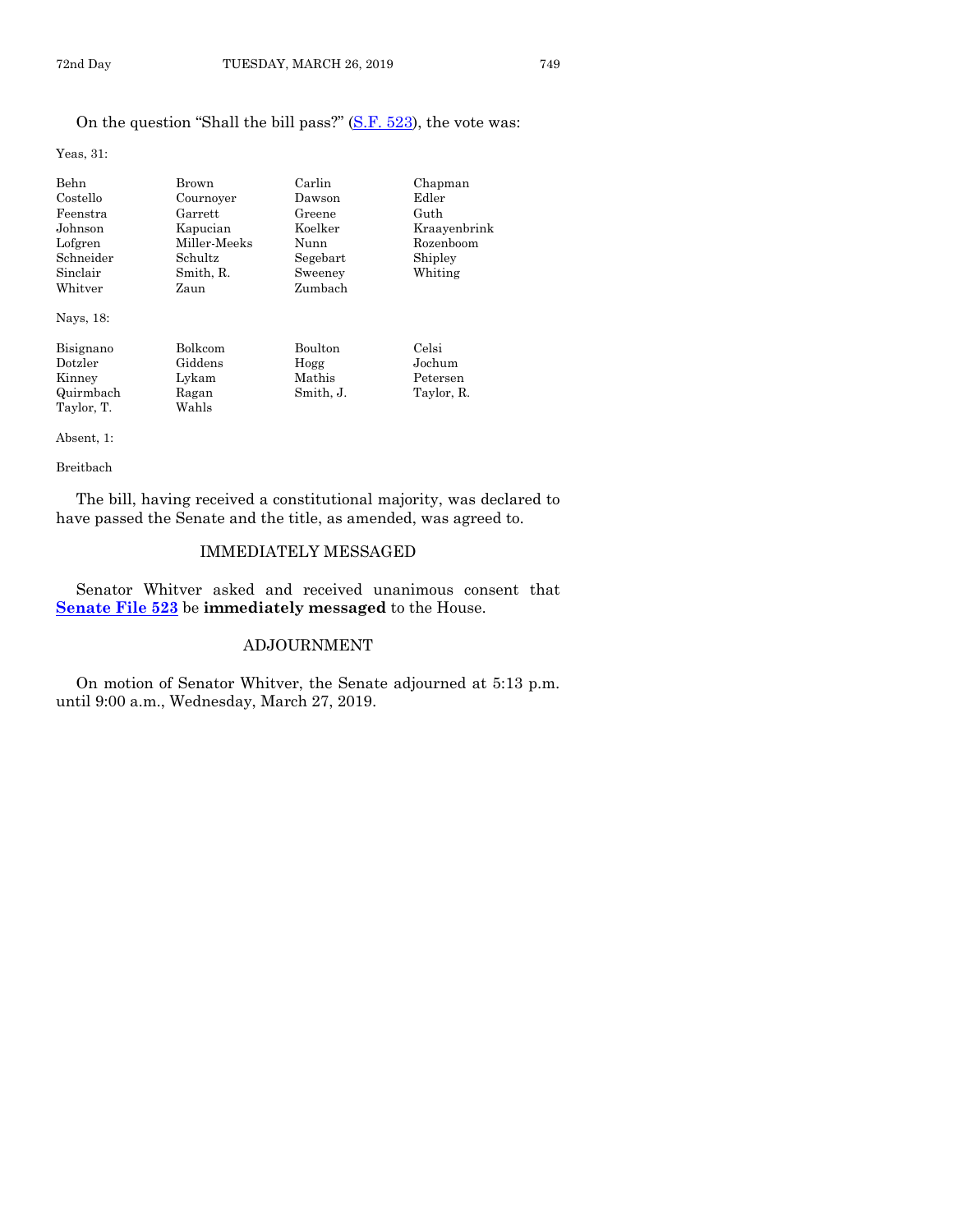## **APPENDIX**

#### REPORTS OF COMMITTEE MEETINGS

#### **EDUCATION**

**Convened:** Monday, March 25, 2019, 2:10 p.m.

**Members Present:** Sinclair, Chair; Cournoyer, Vice Chair; Quirmbach, Ranking Member; Behn, Celsi, Edler, Giddens, Johnson, Kraayenbrink, Lofgren, Rozenboom, J. Smith, Sweeney, Wahls, and Zaun.

**Members Absent:** None.

**Committee Business:** Appointments by the Governor.

**Adjourned:** 3:00 p.m.

#### **WAYS AND MEANS**

**Convened:** Tuesday, March 26, 2019, 3:05 p.m.

**Members Present:** Feenstra, Chair; Dawson, Vice Chair; Jochum, Ranking Member; Behn, Bolkcom, Brown, Carlin, Chapman, Dotzler, Edler, Giddens, Nunn, Quirmbach, Schultz, R. Smith, Sweeney, and Wahls.

**Members Absent:** None.

Committee Business: [SF 543](https://www.legis.iowa.gov/legislation/BillBook?ga=88&ba=SF543) passed unanimously by short form vote. [SF 327](https://www.legis.iowa.gov/legislation/BillBook?ga=88&ba=SF327) passed unanimously by short form vote. [SF 103](https://www.legis.iowa.gov/legislation/BillBook?ga=88&ba=SF103) passed unanimously, as amended, by short form vote.

**Adjourned:** 3:25 p.m.

#### STUDY BILL RECEIVED

#### **[SSB 1249](https://www.legis.iowa.gov/legislation/BillBook?ga=88&ba=SSB1249) Ways and Means**

Relating to the administration of the tax and related laws by the department of revenue, including the administration and modification of certain tax credits and refunds, the individual and corporate income taxes, franchise taxes, franchise alternative minimum taxes, moneys and credits taxes, sales and use taxes, and automobile rental excise taxes, the assessment of property owned by certain long distance telephone companies, establishing a taxation and exemption of computers task force, and providing for other properly related matters, making penalties applicable, and including effective date and retroactive applicability provisions.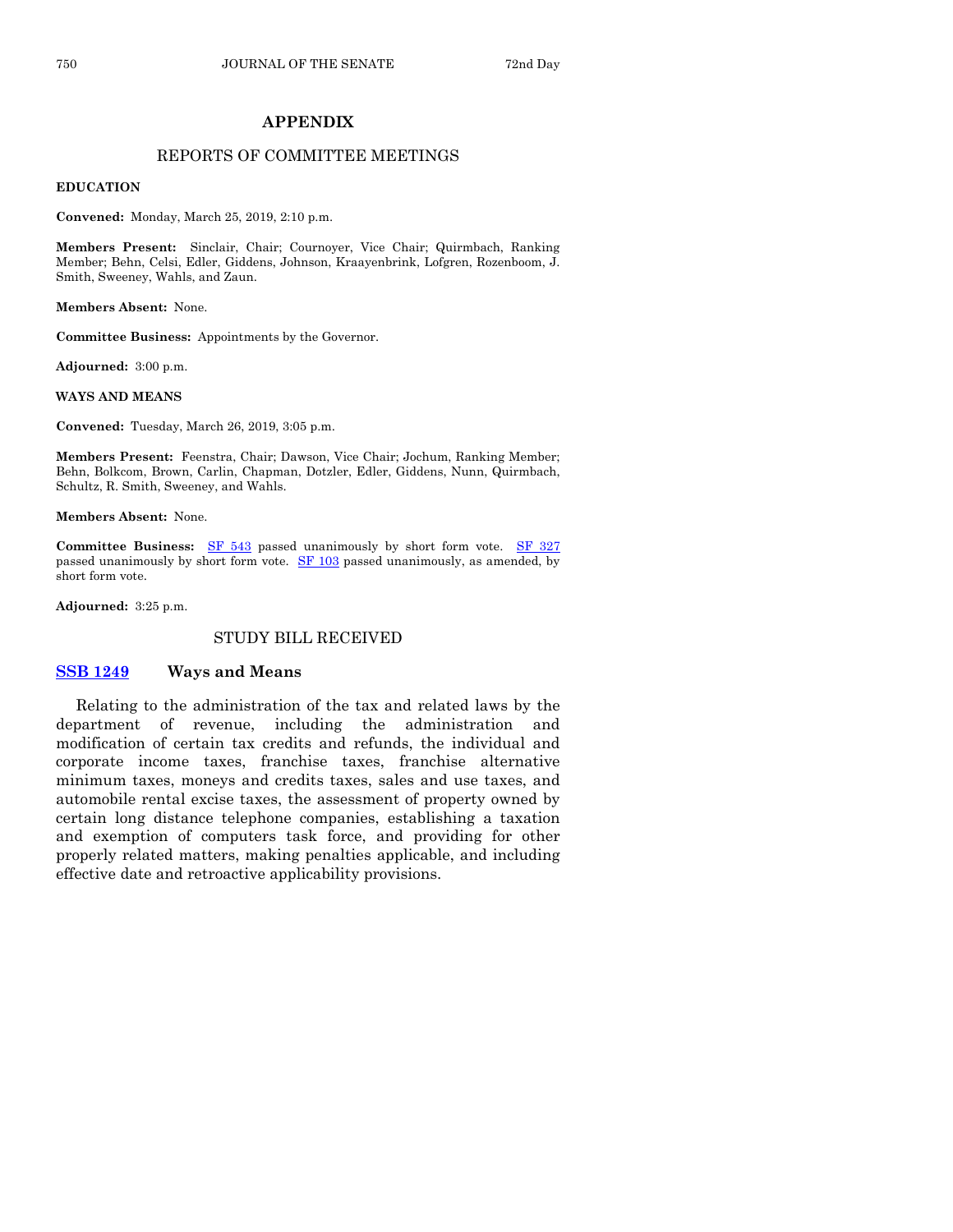## SUBCOMMITTEE ASSIGNMENTS

#### **[Senate File 520](https://www.legis.iowa.gov/legislation/BillBook?ga=88&ba=SF520)** (Reassigned)

WAYS AND MEANS: Feenstra, Chair; Bolkcom and Dawson

## **[House File 516](https://www.legis.iowa.gov/legislation/BillBook?ga=88&ba=HF516)**

LOCAL GOVERNMENT: Segebart, Chair; Lofgren and J. Smith

#### **[House File 531](https://www.legis.iowa.gov/legislation/BillBook?ga=88&ba=HF531)**

LABOR AND BUSINESS RELATIONS: Carlin, Chair; Brown and Dotzler

**[House File 546](https://www.legis.iowa.gov/legislation/BillBook?ga=88&ba=HF546)** (Reassigned)

WAYS AND MEANS: Dawson, Chair; Quirmbach and R. Smith

**[House File 590](https://www.legis.iowa.gov/legislation/BillBook?ga=88&ba=HF590)**

STATE GOVERNMENT: R. Smith, Chair; Cournoyer and Giddens

#### **[House File 634](https://www.legis.iowa.gov/legislation/BillBook?ga=88&ba=HF634)**

STATE GOVERNMENT: Whiting, Chair; Bisignano and Dawson

#### **[House File 685](https://www.legis.iowa.gov/legislation/BillBook?ga=88&ba=HF685)**

LOCAL GOVERNMENT: Edler, Chair; Guth and J. Smith

**[House File 691](https://www.legis.iowa.gov/legislation/BillBook?ga=88&ba=HF691)**

HUMAN RESOURCES: Costello, Chair; Bolkcom and Edler

#### **[House File 694](https://www.legis.iowa.gov/legislation/BillBook?ga=88&ba=HF694)**

STATE GOVERNMENT: Chapman, Chair; Giddens and Miller-Meeks

#### **[House File 726](https://www.legis.iowa.gov/legislation/BillBook?ga=88&ba=HF726)**

HUMAN RESOURCES: Segebart, Chair; Carlin and Quirmbach

#### **[SSB 1249](https://www.legis.iowa.gov/legislation/BillBook?ga=88&ba=SSB1249)**

WAYS AND MEANS: Feenstra, Chair; Dawson and Jochum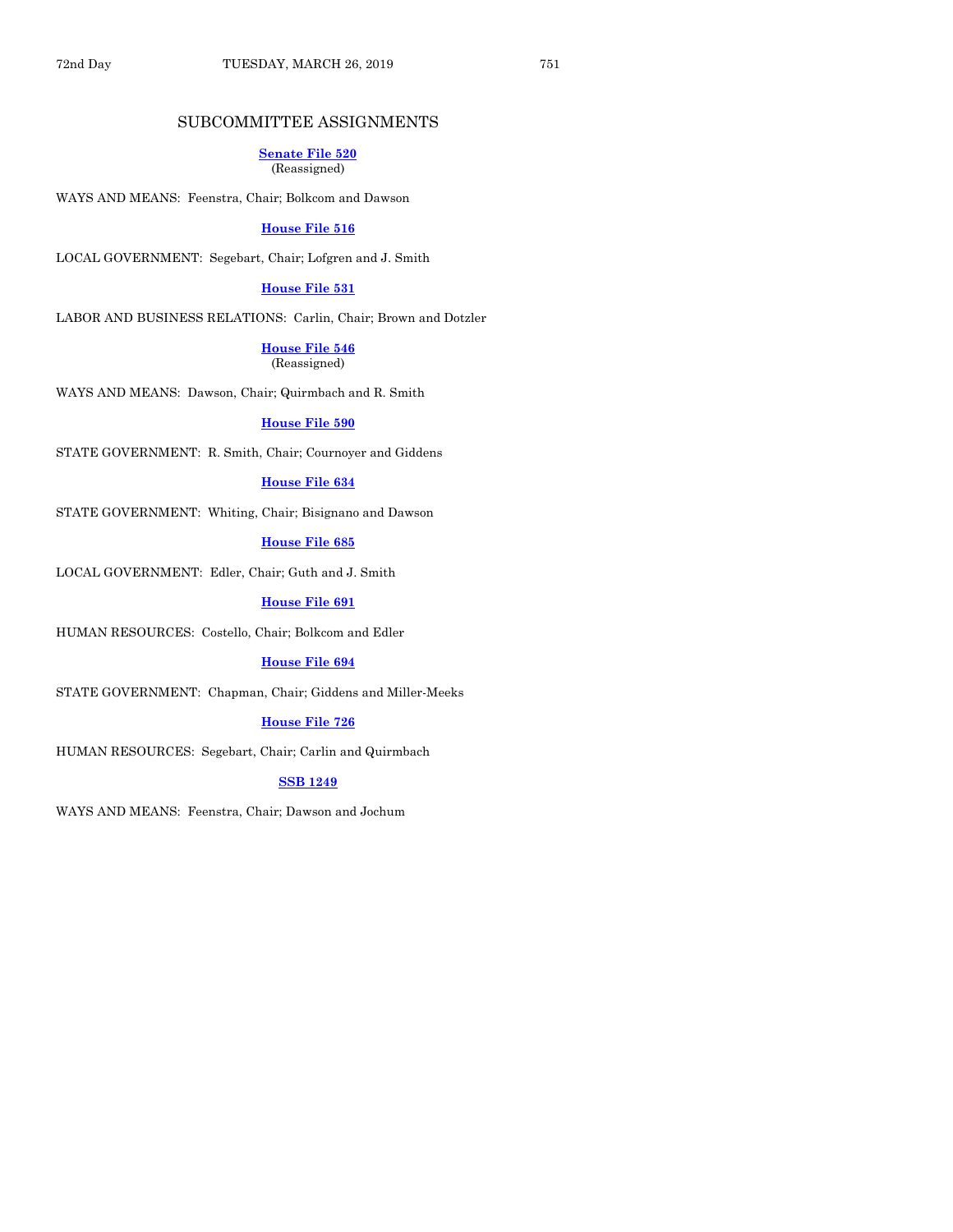## FINAL COMMITTEE REPORTS OF BILL ACTION

#### **HUMAN RESOURCES**

**Bill Title: HOUSE FILE 291**, a bill for an act relating to the community spouse resource allowance under the Medicaid program.

#### **Recommendation:** DO PASS.

**Final Vote:** Yeas, 13: Miller-Meeks, Segebart, Mathis, Bolkcom, Carlin, Costello, Edler, Garrett, Greene, Jochum, Johnson, Quirmbach, and Ragan. Nays, none. Absent, none.

**Fiscal Note:** NOT REQUIRED UNDER JOINT RULE 17.

#### **ALSO:**

**Bill Title:** [HOUSE FILE 304,](https://www.legis.iowa.gov/legislation/BillBook?ga=88&ba=HF304) a bill for an act relating to reports of personal degradation by caretakers of dependent adults in facilities and programs regulated by the department of inspections and appeals.

#### **Recommendation:** DO PASS.

**Final Vote:** Yeas, 13: Miller-Meeks, Segebart, Mathis, Bolkcom, Carlin, Costello, Edler, Garrett, Greene, Jochum, Johnson, Quirmbach, and Ragan. Nays, none. Absent, none.

**Fiscal Note:** NOT REQUIRED UNDER JOINT RULE 17.

#### **ALSO:**

**Bill Title:** [HOUSE FILE 422,](https://www.legis.iowa.gov/legislation/BillBook?ga=88&ba=HF422) a bill for an act relating to the provision of health care services via telehealth for the civil commitment unit for sexual offenders.

#### **Recommendation:** DO PASS.

**Final Vote:** Yeas, 13: Miller-Meeks, Segebart, Mathis, Bolkcom, Carlin, Costello, Edler, Garrett, Greene, Jochum, Johnson, Quirmbach, and Ragan. Nays, none. Absent, none.

**Fiscal Note:** NOT REQUIRED UNDER JOINT RULE 17.

#### **ALSO:**

**Bill Title: HOUSE FILE 570**, a bill for an act relating to the brain injury home and community-based services waiver monthly budget maximum.

**Recommendation:** DO PASS.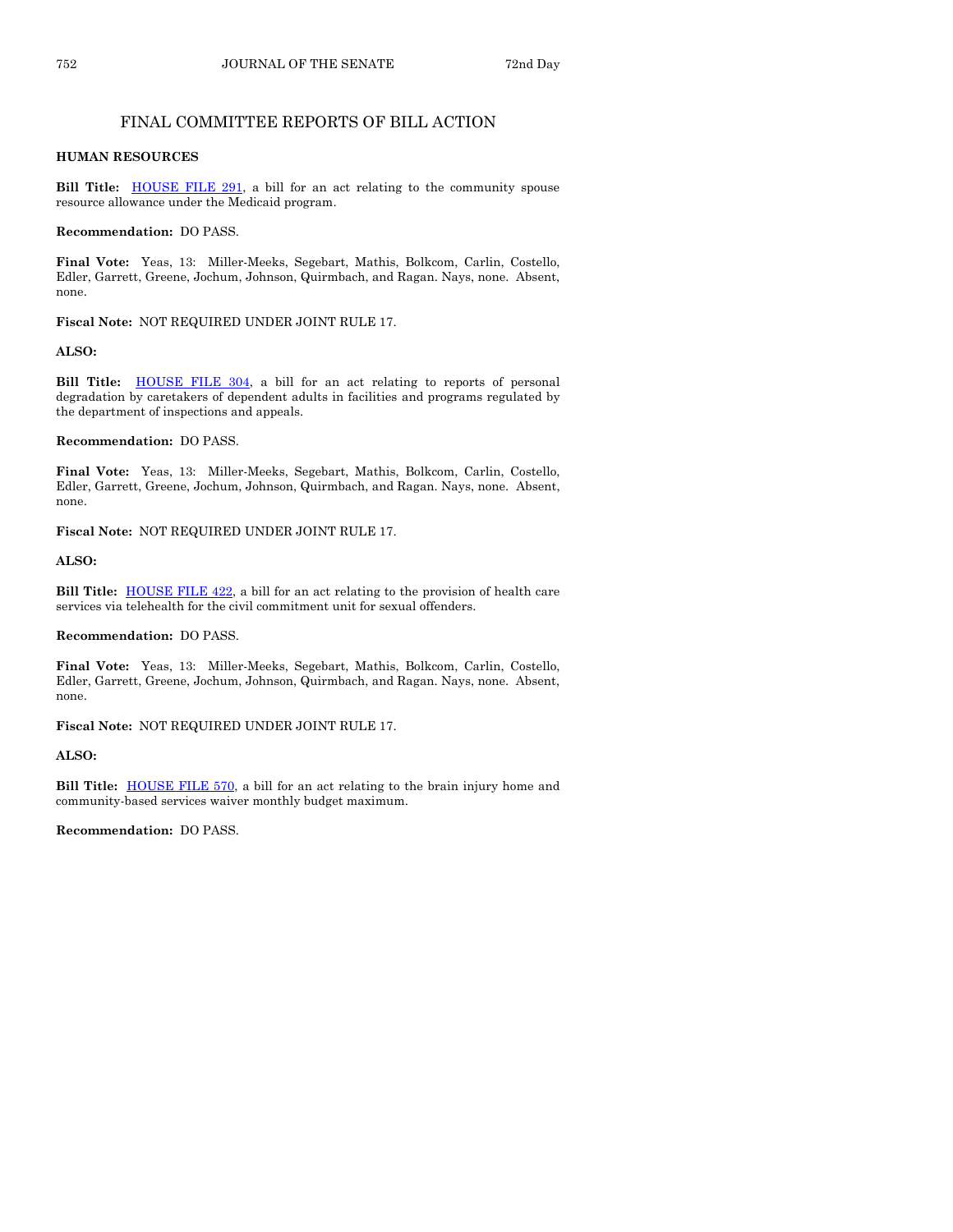**Final Vote:** Yeas, 13: Miller-Meeks, Segebart, Mathis, Bolkcom, Carlin, Costello, Edler, Garrett, Greene, Jochum, Johnson, Quirmbach, and Ragan. Nays, none. Absent, none.

**Fiscal Note:** NOT REQUIRED UNDER JOINT RULE 17.

#### **ALSO:**

Bill Title: **HOUSE FILE 642**, a bill for an act relating to the release of certain confidential information by the department of human services to multidisciplinary teams and making penalties applicable.

#### **Recommendation:** DO PASS.

**Final Vote:** Yeas, 13: Miller-Meeks, Segebart, Mathis, Bolkcom, Carlin, Costello, Edler, Garrett, Greene, Jochum, Johnson, Quirmbach, and Ragan. Nays, none. Absent, none.

#### **Fiscal Note:** NOT REQUIRED UNDER JOINT RULE 17.

## PLACEMENT ON INDIVIDUAL CONFIRMATION CALENDAR

MR. PRESIDENT: Pursuant to Senate Rule 59, I hereby request that the name of Chris Kramer to be the Director of Cultural Affairs be removed from the "En Bloc Confirmation Calendar" and placed on the "Individual Confirmation Calendar":

#### WILLIAM A. DOTZLER, JR.

MR. PRESIDENT: Pursuant to Senate Rule 59, I hereby request that the name of Kathleen Law to State Judicial Nominating Commission be removed from the "En Bloc Confirmation Calendar" and placed on the "Individual Confirmation Calendar":

ROBERT M. HOGG

## GOVERNOR'S APPOINTEES PLACED ON EN BLOC CONFIRMATION CALENDAR

The following appointees, assigned to standing committee for investigation, were placed on the En Bloc Confirmation Calendar with recommendation for confirmation:

#### **VETERANS AFFAIRS**

Charles Connors – Commission of Veterans Affairs Orene Cressler – Commission of Veterans Affairs Steven Hyde – Commission of Veterans Affairs Kenneth Lloyd – Commission of Veterans Affairs Darlene McMartin – Commission of Veterans Affairs Gregory Paulline – Commission of Veterans Affairs